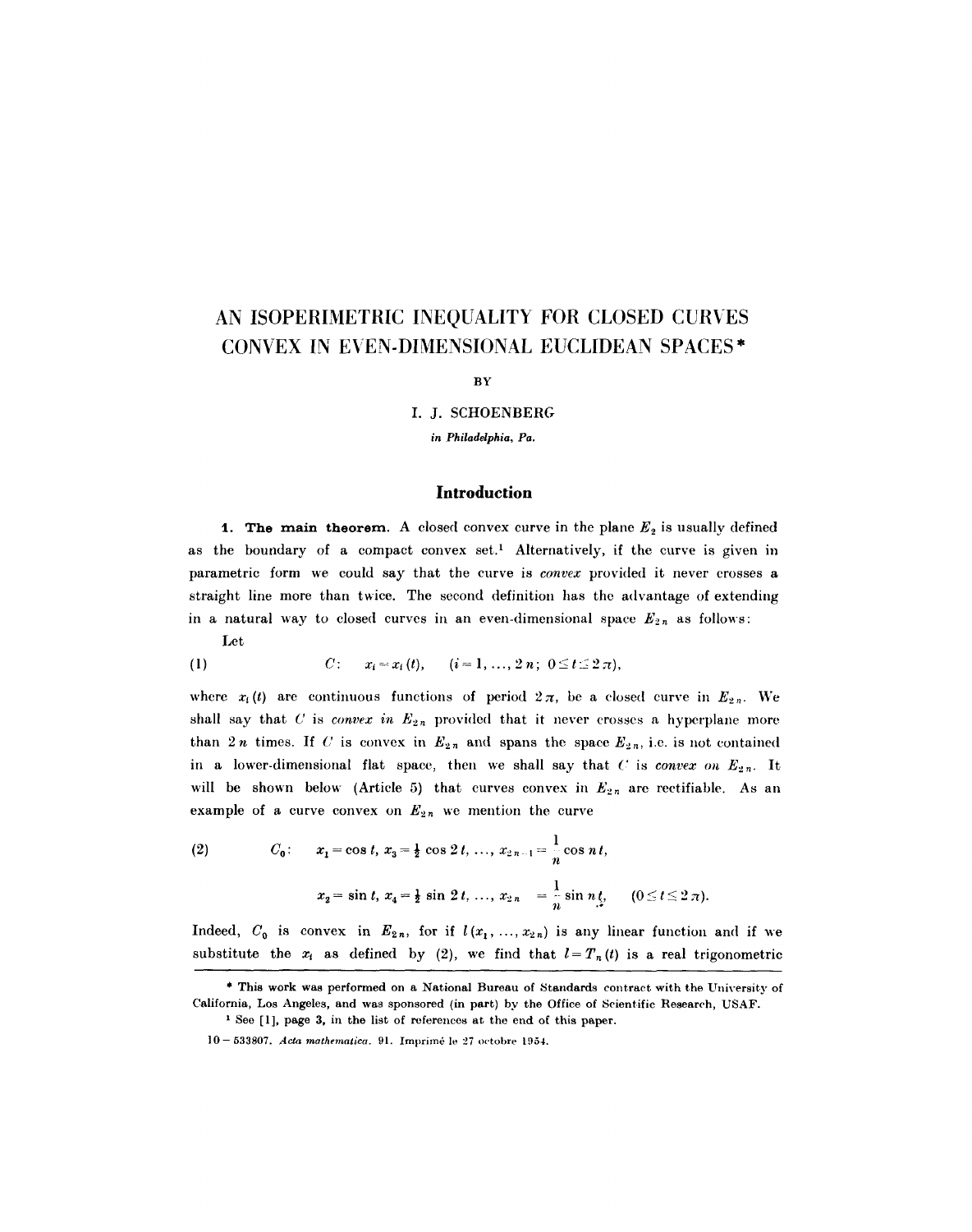polynomial of order  $n$  which is known never to change sign more than  $2n$  times within a period.

The main result is the following theorem

*I. Let C be a closed curve convex in*  $E_{2n}$  *and let L denote its length. Let*  $K = K(C)$ *be the convex hull of C and let*  $V = V(K)$  *denote the 2 n-dimensional volume of K. Then the /ollowiny inequality holds* 

(3) 
$$
L^{2n} \geq (2 \pi n)^n n! (2 n)! V(K),
$$

with the equality sign if and only if the curve C agrees up to a rigid motion and a *similitude, followed perhaps by a reflexion, with the curve*  $C_0^2$  defined by (2).

If  $n=1$ , (3) reduces to the classical isoperimetric inequality  $L^2 \geq 4 \pi V$  for curves convex in the plane,  $V$  now denoting the area enclosed by  $C$ , and where equality holds only if  $C$  is a circle. The inequality (3) shows that among all closed curves convex in  $E_{2n}$  and of given length L, only those which are similar to  $C_0$  will maximize the volume  $V(K(C))$  of their convex hull.

2. **Two related theorems.** Theorem I will follow from the following theorem in which there is no reference to convex curves:

II. Let  $x_i(t)$ ,  $(i = 1, ..., 2n)$ , be absolutely continuous functions of period  $2\pi$ , not all *being constant and such that*  $x'_{i}(t) \in L_{2}(0, 2\pi)$ . Then the following inequality holds

$$
(4) \quad \bigg\{\int\limits_{0}^{2\pi}\left(\sum\limits_{1}^{2n}x_{i}^{'2}\right)dt\bigg\}^{n}\geq n^{n}\int\limits_{0}^{2\pi}\cdots\int\limits_{0}^{2\pi}\det\left\|x_{i}\left(t_{1}\right),\,x_{i}^{'}\left(t_{1}\right),\,x_{i}\left(t_{2}\right),\,x_{i}^{'}\left(t_{2}\right),\,\ldots,\,x_{i}\left(t_{n}\right),\,x_{i}^{'}\left(t_{n}\right)\right\|dt_{1}\,\ldots\,dt_{n},
$$

*the inteqrand o/ the right-hand side being a determinant o/ order 2 n whose ith row is*  written out. Moreover, we have the equality sign if and only if the functions  $x_i(t)$  arise *from the special set of functions (2) by a right-handed orthogonal transformation followed by a similitude with positive ratio and a translation,.* 

This theorem will be established by means of Fourier series, a method first used by A. Hurwitz<sup>3</sup> for the special case when  $n=1$ . In this classical case, Fourier expansions reduce the problem to a quadratic inequality easily established by completing squares. It will be seen by means of Fourier expansions that Theorem II is equivalent to the following theorem

<sup>&</sup>lt;sup>2</sup> The curve  $C_0$  is a simple example of a closed screw-line in  $E_{2n}$  (see [10]). A curve  $C_1$ , related to  $C_0$  by similitudes, and the corresponding  $K(C_1)$ , play an important role in CARATHEODORY's paper [2] and also in the so-called trigonometric moment problem.

<sup>&</sup>lt;sup>3</sup> See [8].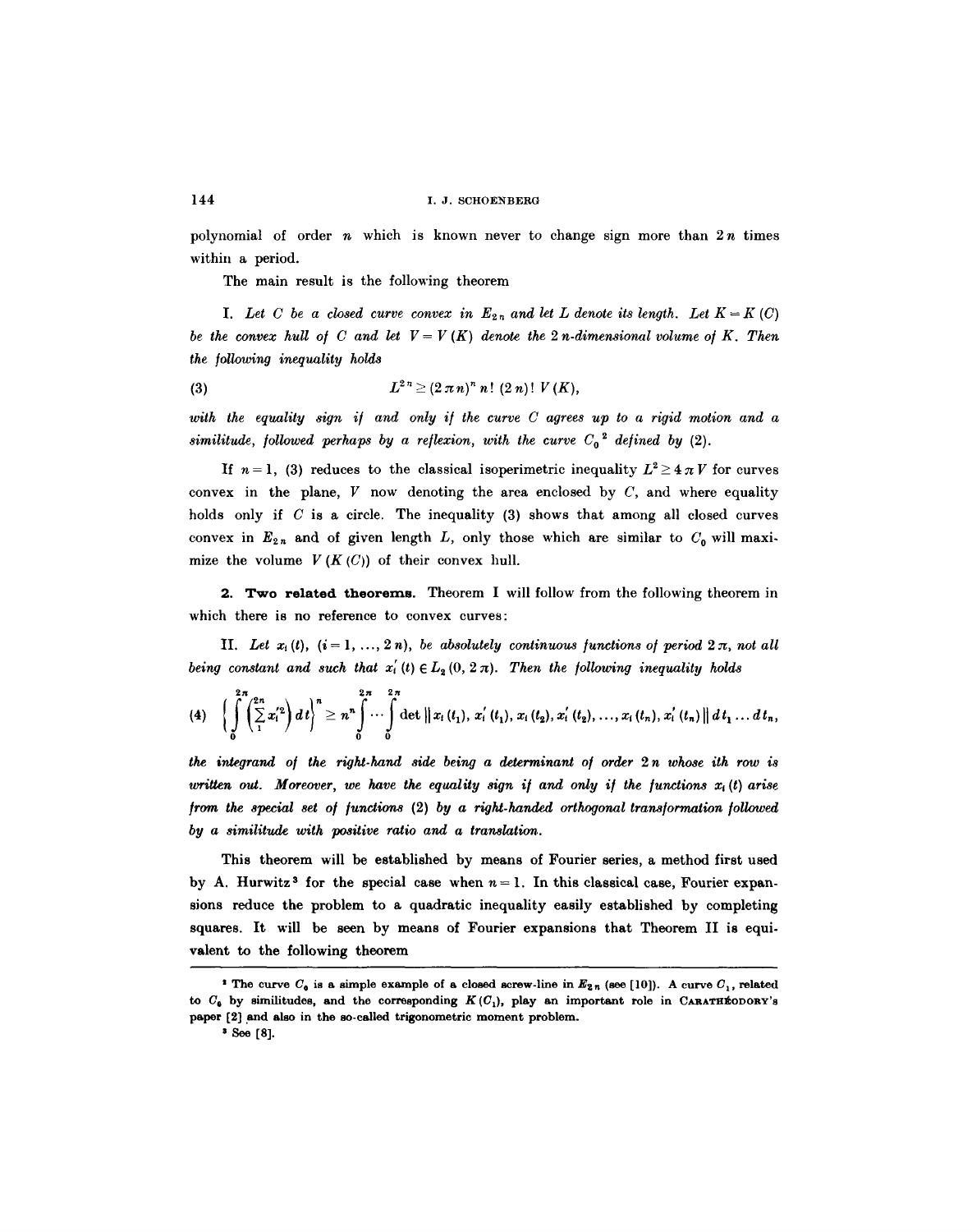III. *Let* 

(5) 
$$
M = ||a_{i1}, b_{i1}, a_{i2}, b_{i2}, ..., a_{im}, b_{im}, ...||, \quad (i = 1, ..., 2n),
$$

*be a real matrix of 2 n rows and infinitely many columns,*  $M = 0$ , and such that the *sum o/ the squares o/ the elements in every row converges. Let* 

(6) 
$$
D(j_1, j_2, ..., j_n) = \det ||a_{ij_1}, b_{ij_1}, a_{ij_2}, b_{ij_3}, ..., a_{ij_n}, b_{ij_n}||,
$$

 $(1 \leq j_1 < j_2 < \cdots < j_n).$ 

*Setting* 

(7) 
$$
S = \sum_{\nu=1}^{\infty} \sum_{i=1}^{2n} (a_{i\nu}^2 + b_{i\nu}^2)
$$

*and* 

(8) 
$$
\Phi = \sum_{j_1 < \cdots < j_n} \frac{1}{j_1 j_2 \cdots j_n} D(j_1, j_2, \ldots, j_n),
$$

*then the last series converges absolutely and we have the inequality* 

$$
(9) \tSn \ge (2 n)n n! \Phi,
$$

*with equality holding i/ and only i/ the matrix* (5) has *only zero elements, except in its /irst 2 n columns which ]orm a square matrix with elements positively proportional to a right-orthogonal matrix.* 

The section-headings describe the contents of the paper. The discussion starts with an account of indispensable properties of convex polygons and curves.

### $\S$  1. On closed curves convex in  $E_{2n}$  and the volumes of their convex hulls

## 3. On **convex polygons.** Let

(1.1) 
$$
\Pi = P_0 P_1 \dots P_k, \ P_i = (x_{i1}, x_{i2}, \dots, x_{i_m})
$$

be a polygon with vertices in  $E_m$ . We assume that  $\Pi$  spans  $E_m$ , which is the case provided the matrix

$$
(1.2) \tX = ||1, x_{i1}, x_{i2}, ..., x_{i m}||, \t(i = 0, ..., k; k \ge m),
$$

is of rank  $m+1$ . We introduce the following

**Definition 1.** We say that the polygon  $\Pi$  is convex on  $E_m$  provided it spans  $E_m$  and *crosses no hyperplane more than m times. I/ in this definition we do not require that*   $\Pi$  should span  $E_m$ , then we say that  $\Pi$  is convex in  $E_m$ .

The convexity of  $\Pi$  in (or on)  $E_m$  evidently means the following: If  $l(P)$  =  $=$ l( $x_1, \ldots, x_m$ ) is an arbitrary linear function of the coordinates, then in the sequence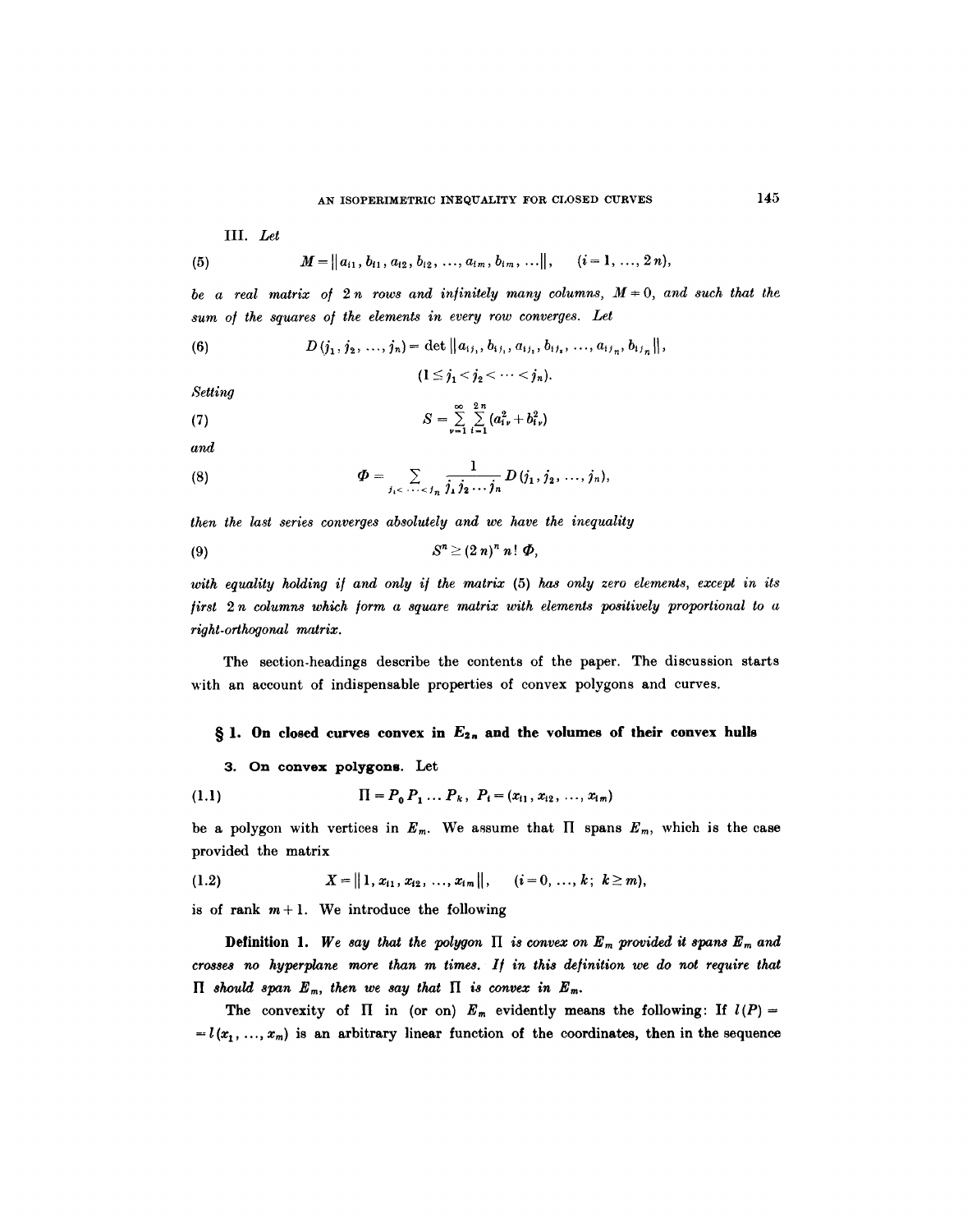of numbers  $l(P_0), l(P_1), ..., l(P_k)$ , we should have at most m changes of signs. Now the important difference between "convexity in  $E_m$ " and "convexity on  $E_m$ " becomes apparent. Indeed, for "convexity on  $E_m$ " the following lemma is identical, except in terminology, to a theorem of F. Gantmakher and M. Krein4:

Lemma 1. The polygon  $\Pi$  is convex on  $E_m$  if and only if the matrix X, defined by  $(1.2)$  *is of rank*  $m + 1$  *and all its non-vanishing minors of order*  $m + 1$  *are of the same sign.* 

This lemma seems intuitively clear for the case of the plane  $E<sub>2</sub>$ , for it says that the convexity of  $\Pi$  on  $E_2$  requires that no two among the triangles  $P_\alpha P_\beta P_\gamma (\alpha < \beta < \gamma)$ should have opposite orientations.

We are now confronted with a basic distinction depending on the parity of the dimension number m. If m is even we readily see that if  $\Pi$  is convex on  $E_m$ , then also the closed polygon

$$
\Pi_1 = P_0 P_1 \dots P_k P_0
$$

is convex on  $E_m$ . Indeed, if  $\pi(l(P)=0)$  is a hyperplane and II crosses  $\pi$  less than m times, then also  $H_1$  will not cross  $\pi$  more than m times. However, if  $\Pi$  crosses  $\pi$  exactly m times, then  $P_0$  and  $P_k$  are never on opposite sides of  $\pi$  (m being even), so that the last side  $P_k P_0$  does not cross  $\pi$ . For the closed polygon II<sub>1</sub> it does not matter which vertex is taken to be the first, as long as the correct cyclic order of the vertices is preserved. The convexity of  $II_1$  may also be described in a way which ignores ab initio which vertex might be the first:  $II_1$  should never cross  $\pi$  more than m times, as we go once around the polygon. Notice that the number of such crossings is always even. The same indifference to cyclic permutations is also shared by the criterion of Lemma 1: Cyclic permutations of the rows of the matrix  $X$  will not change the common sign of its minors of the *odd* order  $m+1$ .

The situation is quite different if *m is odd.* In this case it can be shown that the first and the last vertex of a polygon, convex on  $E_m$ , can never coincide.

4. On convex curves. The above definitions and results extend readily to continuous arcs and closed curves. In view of our particular aim we restrict the discussion to even dimensions  $m = 2n$  and closed curves. The basic definition is as follows:

<sup>4</sup> See their recent book [4], Theorem 3, page 297. Also proved in [14], Theorem 1. ANNE WHITNEY and the author were unaware of the book by GANTMAKHER and KREIN when [14] was published. However, the priority clearly belongs to the Russian authors. See also footnote 5 for the connection with tha work of J. HJELMSLEV.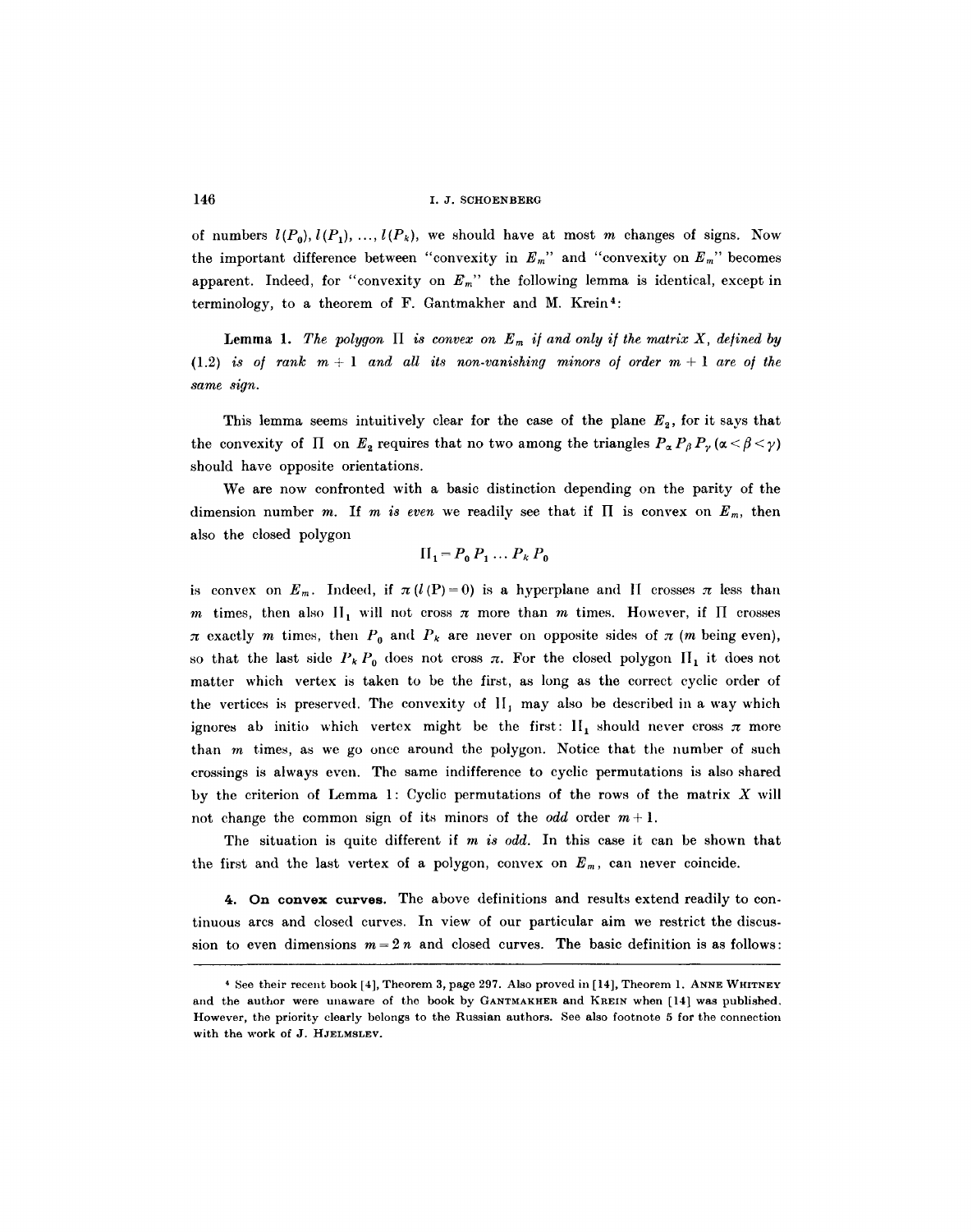Definition 2. *The closed curve* 

(1.3) 
$$
C: x_i = x_i(t) \quad (i = 1, ..., 2 \, n; \, 0 \leq t \leq 2 \, \pi)
$$

where the continuous functions  $x_i(t)$ , defined for all t, have the period  $2\pi$ , is said to be *convex on*  $E_{2n}$  provided C spans  $E_{2n}$  and all closed polygons inscribed in C are convex *in*  $E_{2n}$ . If in this definition we do not require that C should span  $E_{2n}$ , then we say *that C is convex in*  $E_{2n}$ .<sup>5</sup>

A criterion is given by

**Lemma 2.** The closed curve C, defined by (1.3), is convex on  $E_{2n}$  if and only if *the determinants* 

(1.4) 
$$
\Delta = \det \| 1, x_1(t_1), \ldots, x_{2n}(t_i) \| \left( t_0 < t_1 < \cdots < t_{2n} < t_0 + 2 \pi \right)
$$

*do not all vanish and the non-vanishing ones have the same sign.* 

**Proof.** Let us inscribe in C a closed polygon  $\Pi = P_0 P_1 ... P_k P_0$  corresponding to the parameter values

(1.5) 
$$
t_0 < t_1 < \cdots < t_k < t_0 + 2\pi.
$$

*The conditions are necessary.* Assume C convex on  $E_{2n}$ . Let II span  $E_{2n}$ . But then, by Lemma l, the matrix

$$
X = \| 1, x_1(t_i), \ldots, x_{2n}(t_i) \| \quad (i = 0, 1, \ldots, k)
$$

<sup>5</sup> Professor W. FENCHEL kindly called to my attention the fundamental paper [7] of HJELMSLEV. ]~JELMSLEV ([7], pp. 4, 6, 7, 23, 41) calls the polygon IT, of (l.l), *nmnotone,* provided the matrix (1.2) satisfies the conditions of Lemma 1. By Lemma 1 we thus see that  $\Pi$  is convex on  $E_m$  if and only if ]I is monotone in the sense of HJELMSLEV. Similarly, in view of our Definition 2 and Lemma 2 we see that the curve (1.3) is convex on  $E_{2n}$  if and only if it is monotone in the sense of HJELMSLEV ([7], p. 60). We should also point out the connection with the concept of an arc of order m in  $E_m$ due to C. JUEL; see MARCHAUD [9] and SCHERK [13], also for references. Arcs of order m in *Em are*  convex on  $E_m$  but not conversely. A theorem of HJELMSLEV ([7], p. 62) should be especially quoted, being closely related to our Lemma 2. Its statement for the closed curve (1.3) in  $E_{2n}$  is as follows: *1]* no subarc of C is in a  $E_{2n-1}$ , then C is of order 2n if and only if all determinants (1.4) are positive *or all are negative.* One may even omit in the statement the assumption concerning the subarcs of C. In  $[15]$  I have recently said (p. 227) that by this theorem HJELMSLEV has essentially anticipated the result of GANTMAKHER-KREIN. This view was perhaps exaggerated.

I also owe to W. FENCHEL the following reference: E. EGERVARY, On the smallest convex cover of *a simple arc o/ space-curve,* Publ. math. Debreeen, 1 (1949), 65-70, in which its author solves the problem of the present paper for open arcs in  $E_3$ . As yet unsolved is the problem for the particularly interesting case of closed curves in  $E_3$  (see [1], footnote on p. 111).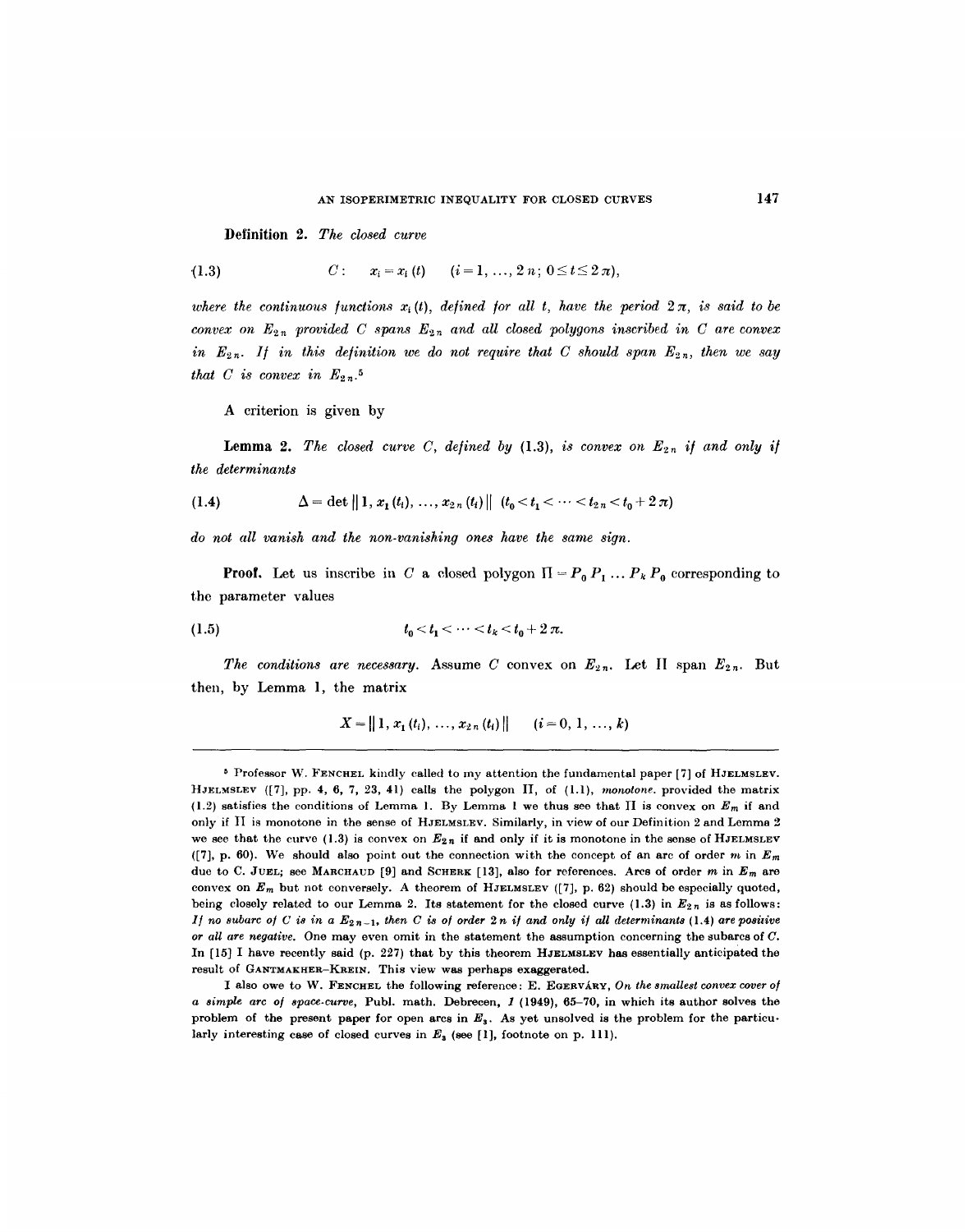has all non-vanishing minors of order  $2n+1$  of the same sign. Given two nonvanishing determinants  $\Delta_1$ ,  $\Delta_2$ , of the form (1.4), we may so choose the parameter values (1.5), that  $\Delta_1$  and  $\Delta_2$  are among the minors of X. But then  $\Delta_1 \Delta_2 > 0$ .

*The conditions are suf/icient.* This follows directly by Lemma 1 and Definitions 1 and 2.

**Remarks.** 1. Our old definition of a closed polygon convex on  $E_{2n}$  agrees with the new definition if applied to the polygon considered as a closed curve.

2. Lemma 2 may be rephrased in geometric terms as follows: The continuous closed curve  $P=P(t)$  in  $E_{2n}$  is convex on  $E_{2n}$  if and only if it has the following properties: If  $P_0, P_1, ..., P_{2n}$  are  $2n+1$  points on C, in correct cyclic order corresponding to increasing values of t, then the 2n-dimensional simplices  $[P_0, P_1, ..., P_{2n}]$ should not be all degenerate and the non-degenerate ones should have the same orientation.

3. It seems natural and useful to classify the curves convex on  $E_{2n}$  into *positively convex* and *negatively convex* curves, depending on the common sign of the determinants  $\Delta$ , or the common orientation of the simplices  $[P_0, P_1, ..., P_{2n}]$ .

4. An adaptation of these definitions and results to open arcs in even or odddimensional spaces seems perfectly straight-forward. As an example we mention that one full turn (but no longer arc) of a right-handed circular helix in  $E_3$  is positively convex on  $E_3$ .<sup>6</sup>

5. Lemma 2 applies easily to show that the curve  $C_0$ , defined by (2), is positively convex on  $E_{2n}$ . Indeed, in this case the determinant (1.4), familiar from the problem of trigonometric interpolation, may be evaluated explicitly and we find

$$
\Delta = \frac{2^{2 n}}{n!} \prod_{\mu > \nu} \sin \frac{t_{\mu} - t_{\nu}}{2} > 0.
$$

**5. Convex curves are rectifiable. 7 We need** the following

**Definition 3.** The bounded real function  $f(t)$ ,  $a \le t \le b$ , is said to be non-oscillatory *provided there is a fixed natural integer N such that for every real c the function*  $f(t)-c$ *changes sign at most N times in the range [a, b].* 

With this definition we have

**<sup>\*</sup> In this example which can be widely generalized we are especially close to P6LYA'S paper [12].** 

**<sup>7</sup> The contents of Article 5 where developed in the course of a conversation with TH. S. MOTZKIN. Here we are close to MARCHAUD's work [9], Chapitre I.**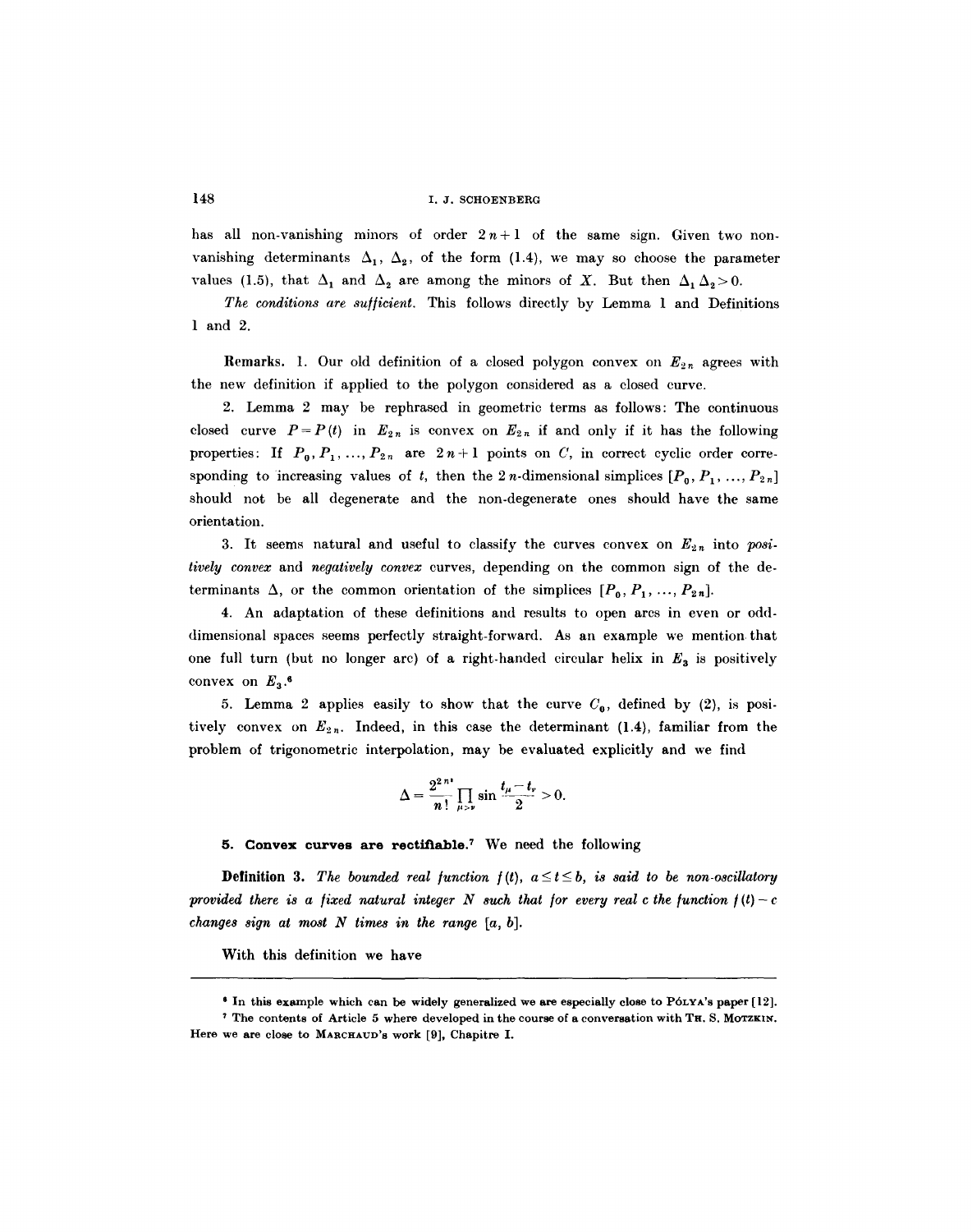**Lemma 3.** If  $f(t)$  is non-oscillatory in the range  $[a, b]$ , then  $f(t)$  is of bounded *variation, in /act* 

(1.6) Total variation of 
$$
f(t) \leq N
$$
 (sup  $f$  – inf  $f$ ).

**Proof.** Let  $a_0 = t_0 < t_1 < \cdots < t_k = b$  and let  $P_i = (t_i, f(t_i))$  be the corresponding points on the graph  $x = f(t)$ . Consider the polygon  $P_0 P_1 \ldots P_k$  and its orthogonal projection  $P'_0 P'_1 ... P'_k$  into the segment  $I = [\inf f \leq x \leq \sup f]$  of the x-axis. Since  $P_0 P_1 ... P_k$ may cross a horizontal line  $x=c$  at most N times we conclude that the k open (or void) segments  $P'_0 P'_1, P'_1 P'_2, ..., P'_{k-1} P'_k$  may cover a point of I at most N times. But then

$$
\sum_{\nu=0}^{k-1} P'_{\nu} P'_{\nu+1} \leq N \cdot m \, (I)
$$
  

$$
\sum_{\nu=0}^{k-1} |f(t_{\nu+1}) - f(t_{\nu})| \leq N \, (\sup f - \inf f),
$$

or

whence 
$$
(1.6)
$$
 follows on taking the supremum of the left side.

This result clearly implies

# **Lemma 4.** A closed curve C convex in  $E_{2n}$  is necessarily rectifiable.

Indeed, let C be defined by the equations (1.3), say. Now  $f(t) = x_i(t)$  being continuous is also bounded in the range  $[0, 2\pi]$ . However, this function is also nonoscillatory, with  $N = 2n$  in Definition 3, because C may cross the hyperplane  $x_i = c$ at most  $2n$  times. By Lemma 3 all  $x_i(t)$  are of bounded variation, which proves Lemma 4.

**6. On the volume of polyhedra spanned by convex polygons. Let II** be a closed polygon convex on  $E_{2n}$ . We wish to express the volume of the convex polyhedron  $K(\Pi)$  in terms of volumes of simplices. We restrict our discussion to the first significant case when  $n = 2$ . The simplification in notations thus afforded is considerable, it being obvious at all times how the general case is to be treated.

**Lemma 5.** Let  $\Pi = P_0 P_1 \dots P_m P_0$  be a closed polygon in  $E_4$  which is convex on  $E_4$ . Let  $K=K(\Pi)$  denote its convex hull,  $V(K)$  the volume of K. Let O be a point in the interior of K. The volume of K is given by the formula

(1.7) 
$$
V(K) = \frac{1}{2!} \sum_{i,j=0}^{m} V[O, P_i, P_{i+1}, P_j, P_{j+1}], \quad (P_{m+1} = P_0),
$$

where the summand is the volume of the simplex of vertices  $O, P_i, P_{i+1}, P_j, P_{j+1}, i$ *being zero i/ the simplex is degenerate.*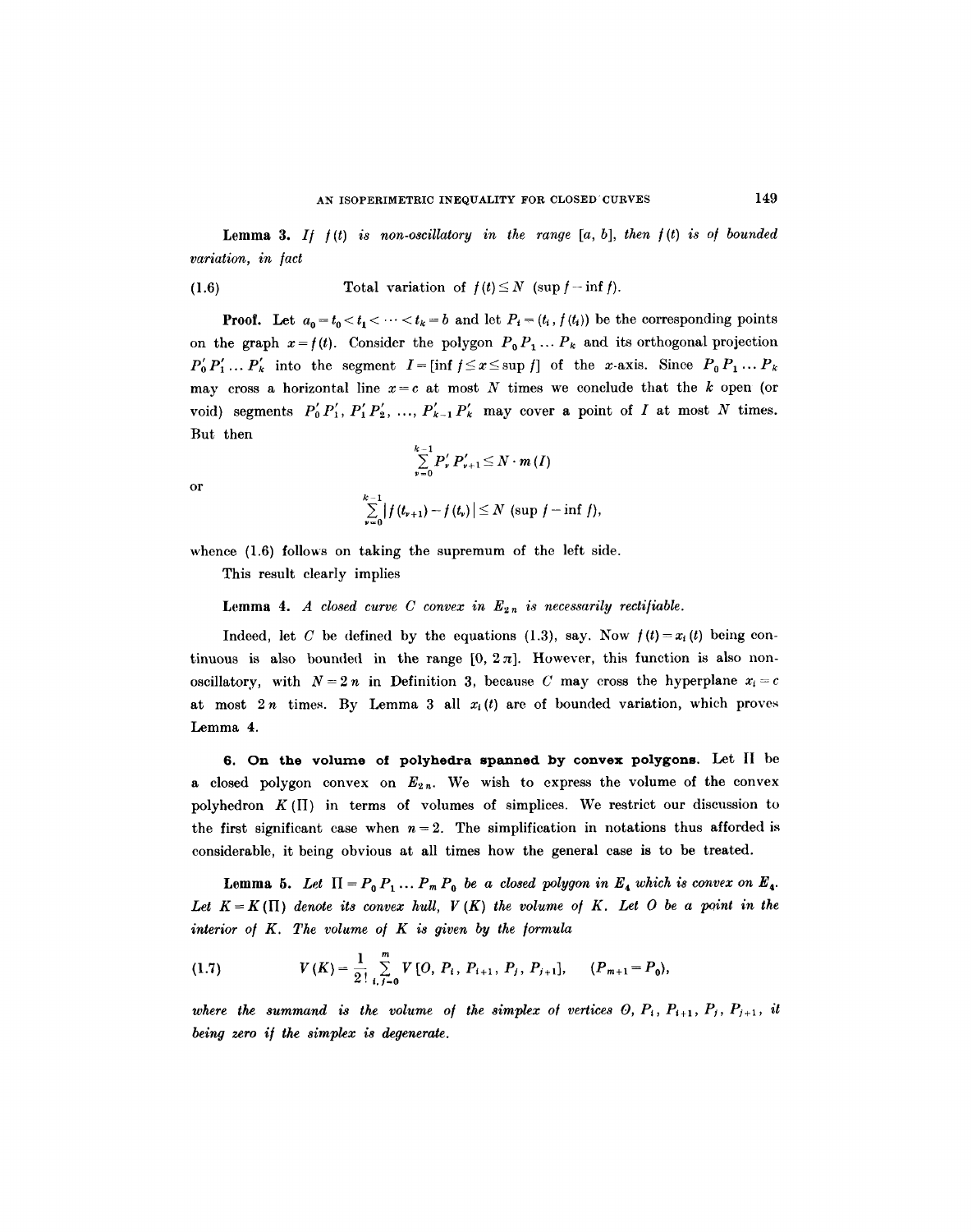Proof. (i) By Lemma 1 we know that the matrix

$$
(1.8) \tX = ||1, x_{i1}, x_{i2}, x_{i3}, x_{i4}||, \t(i = 0, 1, ..., m),
$$

is of rank 5 and that all non-vanishing minors of order 5 are of the same sign. There is no restriction in assuming these minors to be positive, i.e. the polygon  $\Pi$ to be positively convex on  $E_4$ . However, we shall assume for the moment that

(1.9) *All* 5th order minors of X are positive,

showing later how this restriction can be removed.

To abbreviate our notation let

$$
D(x, x_{i}, x_{j}, x_{k}, x_{l}) = \begin{vmatrix} 1 & x_{1} & x_{2} & x_{3} & x_{4} \\ 1 & x_{i1} & x_{i2} & x_{i3} & x_{i4} \\ 1 & x_{j1} & x_{j2} & x_{j3} & x_{j4} \\ 1 & x_{k1} & x_{k2} & x_{k3} & x_{k4} \\ 1 & x_{l1} & x_{l2} & x_{l3} & x_{l4} \end{vmatrix}.
$$

The assumption (1.9) implies that every four points  $P_i$ ,  $P_j$ ,  $P_k$ ,  $P_l$  ( $0 \le i < j < k < l \le m$ ) determine uniquely a 3-flat  $\pi(i, j, k, l)$ , of equation  $D(x, x_i, x_j, x_k, x_l)=0$ , containing no other point  $P_r$ , since  $D(x_r, x_i, x_i, x_k, x_l) = 0$  if  $v = i, j, k, l$ . We now assert the following: *All 3-dimensional /aces o/* K([[) *are precisely in the 3-/lats* 

(1.10)  

$$
\pi(i, i+1, j, j+1), \quad (0 \le i < i+1 < j < j+1 \le m),
$$

$$
\pi(0, i, i+1, m), \quad (0 < i < i+1 < m).
$$

Indeed, that these 3-flats contain 3-faces of  $K(\Pi)$  is seen as follows: The assumption (1.9) implies the inequalities

(1.11) 
$$
D(x_{\nu}, x_{i}, x_{i+1}, x_{j}, x_{j+1}) > 0 \text{ if } \nu \neq i, i+1, j, j+1,
$$

$$
D(x_{\nu}, x_{0}, x_{i}, x_{i+1}, x_{m}) < 0 \text{ if } \nu \neq 0, i, i+1, m,
$$

which show that each of the planes (1.10) leave all the other vertices strictly on one side. The 3-flats (1.10) are therefore planes of support of  $K(\Pi)$ . On the other hand none of the 3-flats through four of the points, other than the 3-flats (1.10), can possibly be a plane of support of  $K(\Pi)$ , for such a 3-flat is seen to have some of the vertices on one of its sides and others on the other side. We conclude<sup>8</sup> that

s From this result and its extension to *E2n* it is easy to derive the following: *The curve C convex*  on  $E_{2n}$  is on the boundary of its convex hull  $K(C)$ . This is closely related to a result of W. GUSTIN [5].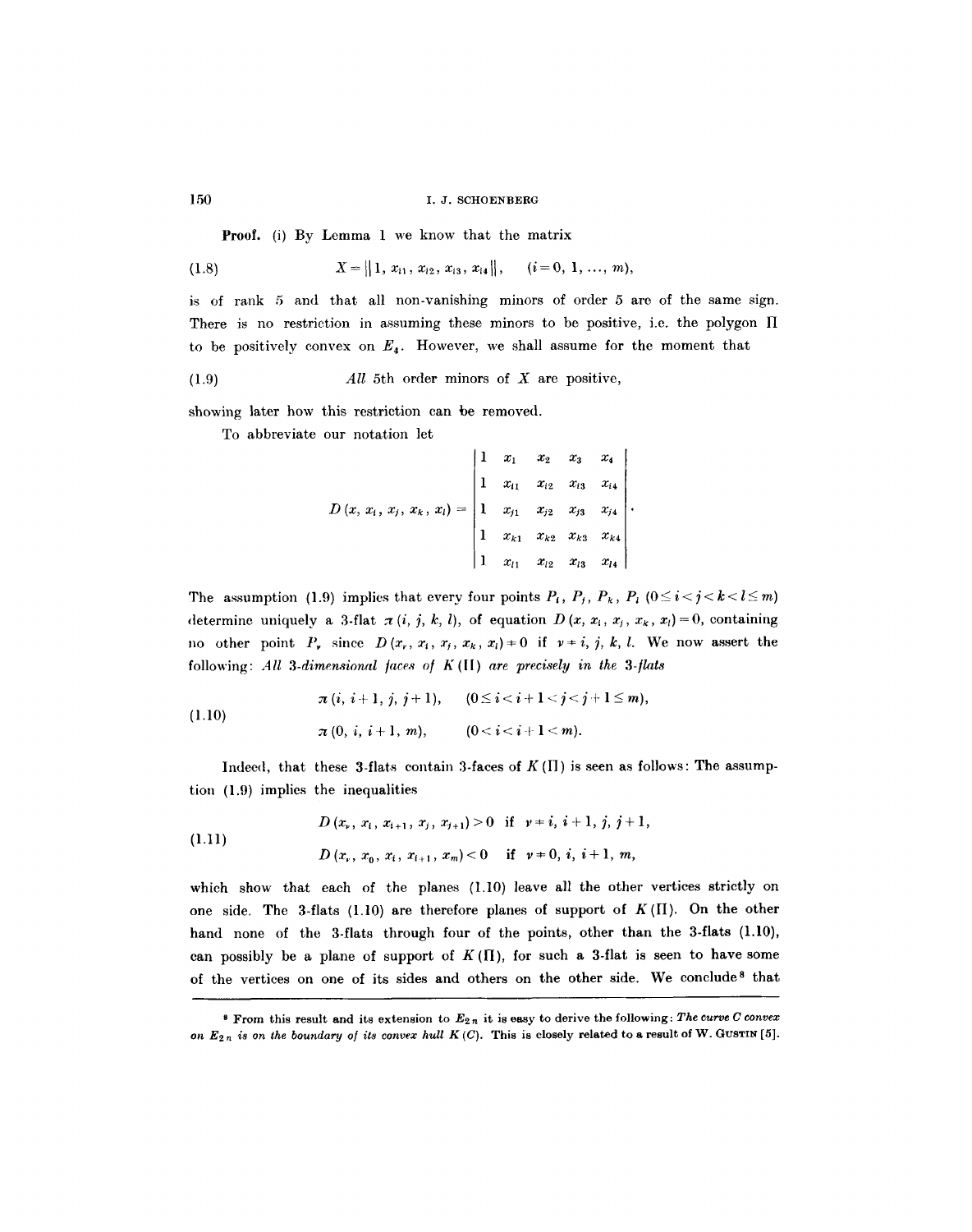the 3-dimensional faces of K (II) are the simplices  $[P_i, P_{i+1}, P_j, P_{j+1}]$ , where the pair  $(i, j)$  runs over the set S of pairs  $(i, j)$  defined by the conditions

$$
0 \le i < i+1 < j < j+1 \le m \quad \text{or} \quad 0 < i < i+1 < j = m.
$$

We may summarize the situation by the relation

Boundary of  $K(\Pi) = \sum_{S} [P_i, P_{i+1}, P_j, P_{j+1}], (P_{m+1} = P_0).$ 

If O is a point interior to  $K = K(\Pi)$  we obtain, by central projection from O, the relation

(1.12) 
$$
K = \sum_{s} [O, P_{i}, P_{i+1}, P_{j}, P_{j+1}]
$$

which describes a dissection of K into 4-dimensional simplices. On passing to volumes we obtain

$$
V(K) = \sum_{S} V\left[O, P_{i}, P_{i+1}, P_{j}, P_{j+1}\right].
$$

Let us observe now that all simplices on the right-hand side of  $(1.12)$  are positively oriented. Indeed, by (l.l.1) we see that if  $(i, j) \in S$  then all determinants  $D(x_i, x_i)$  $x_{i+1}, x_j, x_{j+1}$   $(y \neq i, i+1, j, j+1)$  are positive. But then also  $D(x, x_i, x_{i+1}, x_j, x_{j+1})>0$ if the point  $(x)$  is in the interior of  $K$ , this determinant being a linear combination with positive coefficients of non-negative determinants some of which must be positive. On choosing the point  $O$  as the origin of the coordinate system we have

$$
V(K) = \sum_{S} V\left[O, P_{i}, P_{i+1}, P_{j}, P_{j+1}\right] = \frac{1}{4!} \sum_{S} D\left(0, x_{i}, x_{i+1}, x_{j}, x_{j+1}\right).
$$

Finally, the last expression may be written as

(1.13) 
$$
V(K) = \frac{1}{2! \ 4!} \sum_{i,j=0}^{m} \det ||x_{i_{\nu}}, x_{i+1,\nu}, x_{j_{\nu}}, x_{j+1,\nu}||,
$$

since all new terms entering into the double summation will vanish if they have coincident rows while the duplication of old terms is offset by the new factor 2! in the denominator. Now (1.13) is precisely the relation (1.7) we wished to establish.

(ii) We now wish to remove the assumption (1.9) on which we relied heavily in our previous discussion. We do this by the following simple device. We need the matrix

$$
||q^{(i-j)^*}||_{i,j=0,\ldots,m}, \qquad (0
$$

It follows from a theorem of Pólya<sup>9</sup> that all minors of this matrix, of all orders, are positive. Moreover, this matrix clearly converges to the unit matrix as  $q\rightarrow 0$ .

<sup>9</sup> See [11], Problem 76, page 49.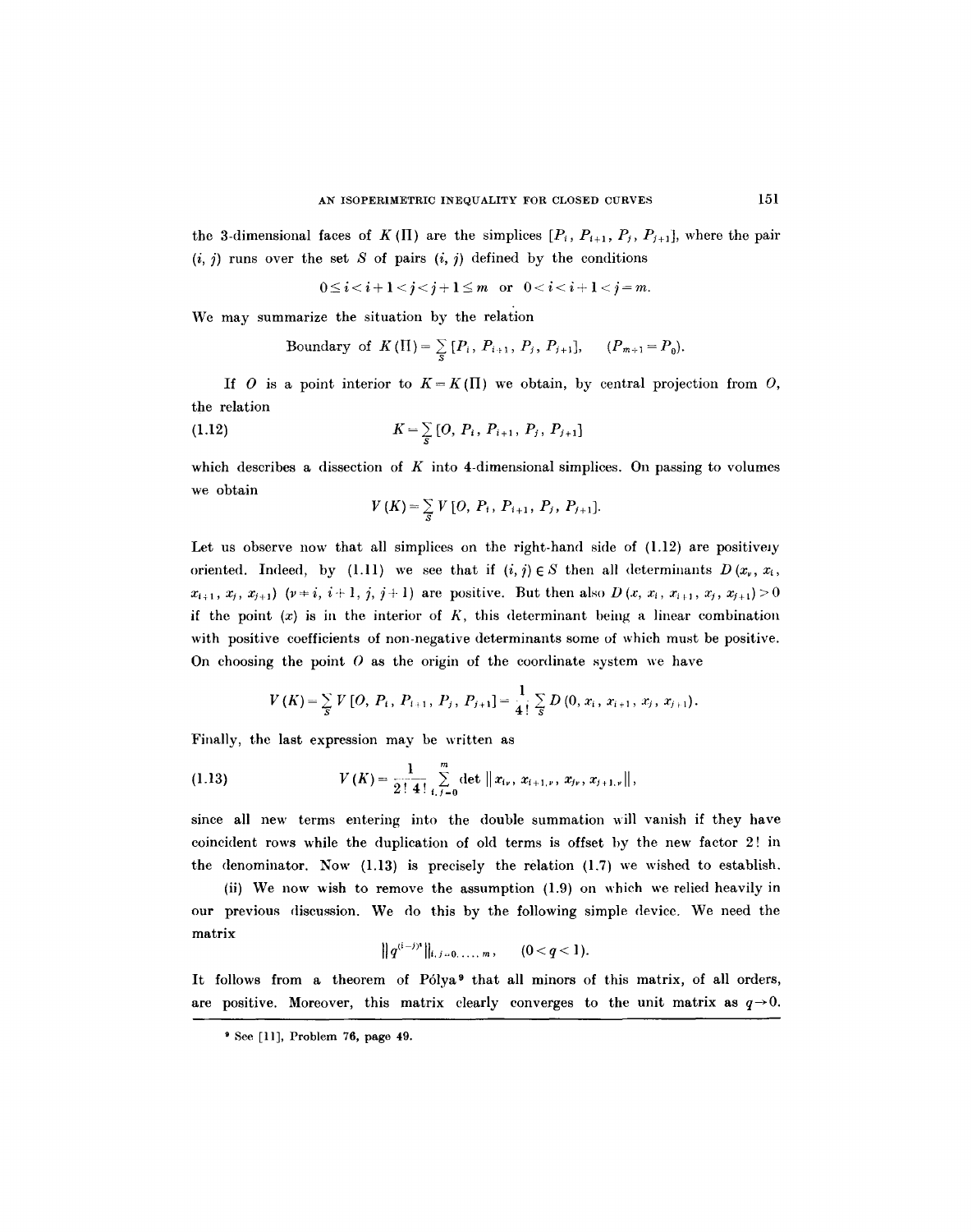Dividing the elements of each row by the sum of all elements in that row we obtain a new matrix which we denote by  $H_q$ . Returning to the matrix (1.8) we form the product

$$
X^* = H_q X = ||1, x_{i1}^*, x_{i2}^*, x_{i3}^*, x_{i4}^*||_{i=0, \ldots, m}
$$

and easily infer the following: The new matrix  $X^*$ , whose elements depend on q, enjoys the property (1.9) and defines a closed polygon

$$
\Pi^* = P_0^* P_1^* \dots P_m^* P_0^* \text{ in } E_4,
$$

whose vertices are as close to those of  $\Pi$  as we wish, provided  $q$  is sufficiently small. Let  $K^* = K(\Pi^*)$ . By our previous discussion we know that  $V(K^*)$  may be expressed by the analogue of (1.13). Also  $V(K^*) \to V(K)$ , as  $q \to 0$ . By continuity we see that (1.13) again holds even if the condition (1.9) is disregarded.

7. The volume  $V(K(C))$  expressed as an integral. We are now turning to the main result of this section:

**Theorem 1.** Let C be a closed curve convex on  $E_{2n}$  defined by

$$
(1.14) \tC: \t x_i = x_i(t), \t (i = 1, ..., 2 n; 0 \le t \le 2 \pi).
$$

We assume the  $x_i(t)$  to be absolutely continuous in  $[0, 2\pi]$ , a condition which is auto*matically fulfilled if the parameter t is proportional to the arc-length along C. Then the volume of the convex hull*  $K(C)$  *may be expressed by the following Lebesgue integral* 

$$
(1.15) \quad V(K(C)) = \frac{\varepsilon}{n! (2 n)!} \int_{0}^{2\pi} \cdots \int_{0}^{2\pi} \det ||x_i(t_1), x'_i(t_1), ..., x_i(t_n), x'_i(t_n)|| dt_1 ... dt_n,
$$

where  $\varepsilon = +1$  or  $-1$  depending on whether C is positively or negatively convex on  $E_{2n}$ <sup>10</sup>

**Proof.** Again, to simplify our notation we assume that  $n=2$ . Let us assume that C is positively convex on  $E_4$ . Divide the range  $[0, 2\pi]$  in  $2^k$  equal parts by the points

$$
t_{\nu}=2\pi \nu/2^{k}, \qquad (\nu=0,\ 1,\ \ldots,\ m=2^{k}-1),
$$

and let P, be the corresponding point on C. The inscribed polygon  $\Pi = P_0 P_1 \dots P_m P_0$ being positively convex on  $E_4$ , provided k is sufficiently large, by (1.13) we have

$$
V(K(\Pi)) = \frac{1}{2! \, 4!} \sum_{i,j=0}^{m} \det \left\| x_{\nu}(t_i), \, x_{\nu}(t_{i+1}), \, x_{\nu}(t_j), \, x_{\nu}(t_{j+1}) \right\|.
$$

<sup>&</sup>lt;sup>10</sup> We lose no generality by restricting our discussion to curves convex on  $E_{2n}$ , for if C is contained in a lower-dimensional flat space, then both sides of (1.15) evidently vanish.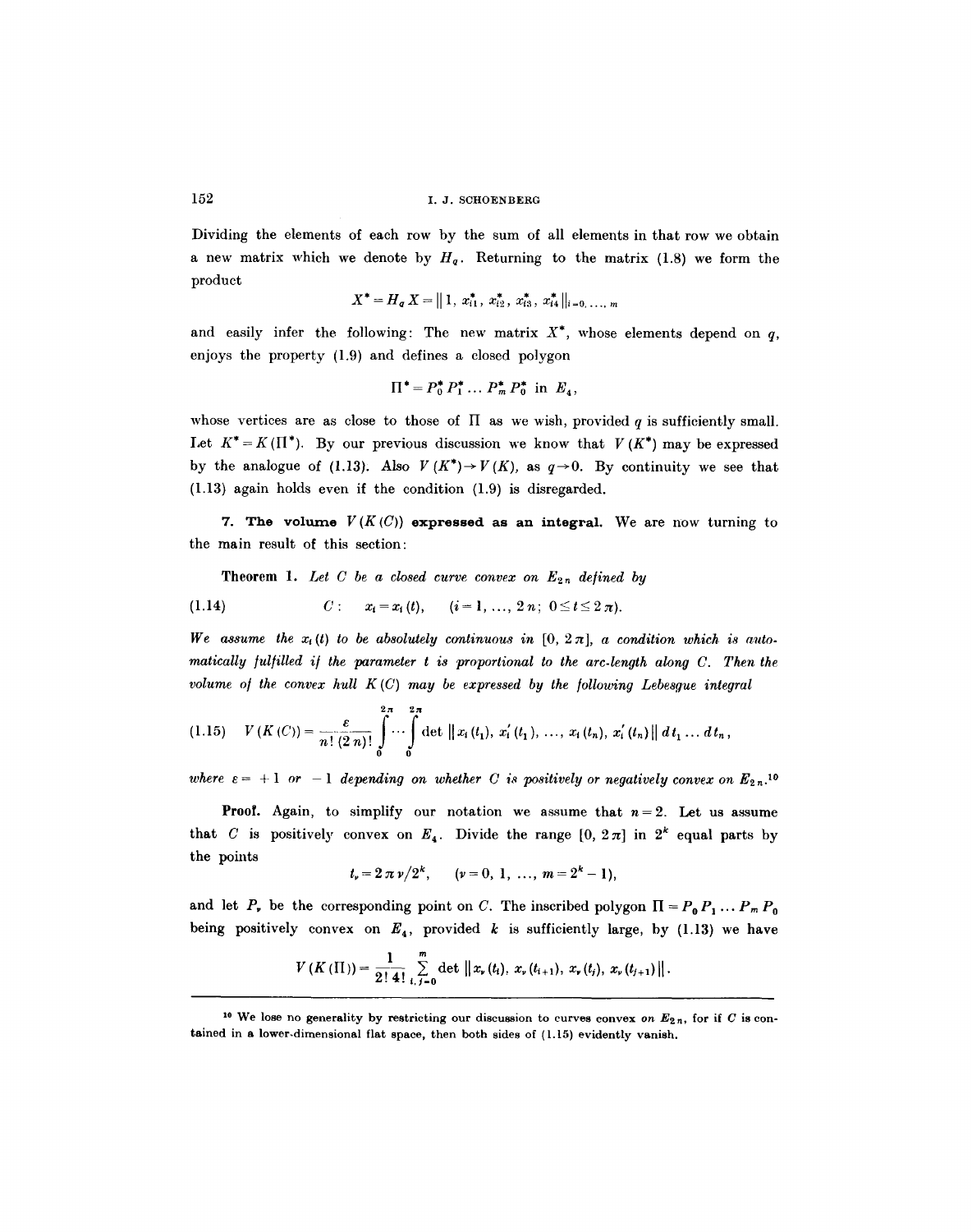Subtracting the first and third column of the determinant from those just ahead we obtain

$$
V(K(\Pi)) = \frac{1}{2! \ 4!} \sum_{i, j=0}^{m} \det \left\| x_{\nu}(t_{i}), \int\limits_{t_{i}}^{t_{i+1}} x_{\nu}'(\tau_{1}) d \tau_{1}, \ x_{\nu}(t_{j}), \int\limits_{t_{j}}^{t_{j+1}} x_{\nu}'(\tau_{2}) d \tau_{2} \right\|
$$

and finally

$$
(1.16) \qquad V(K(\Pi)) = \frac{1}{2!\ 4!} \sum_{i,j=0}^{m} \int_{t_i}^{t_{i+1}} \int_{t_j}^{t_{j+1}} \det \left\|x_{\nu}(t_i),\ x_{\nu}^{'}(\tau_1),\ x_{\nu}(t_j),\ x_{\nu}^{'}(\tau_2)\right\| d\tau_1 d\tau_2.
$$

A passage to the limit in this relation, as  $k \rightarrow \infty$ , presents no difficulties. On the left side  $V(K(\Pi)) \to V(K(C))$ . Indeed, the inclusion  $K(\Pi) \subset K(C)$  implies that

$$
(1.17) \tV(K(\Pi)) \leq V(K(C)).
$$

On the other hand the increasing sequence of sets  $K(\Pi)$  converges to a limit which includes the set  $K_0(C)$  of interior points of  $K(C)$ . This remark and (1.17) imply

measure of 
$$
K_0(C) \le \lim_{k \to \infty} V(K(\Pi)) \le V(K(C))
$$

and the equality of the extreme terms implies the desired conclusion.

There remains to show that the sum  $S$  on the right-hand side of  $(1.16)$  converges to a double integral which we may write as

$$
J = \sum_{i, j=0}^{m} \int_{t_{i}}^{t_{i+1}} \int_{t_{j}}^{t_{j+1}} \det \left\|x_{r}(\tau_{1}), x_{r}^{'}(\tau_{1}), x_{r}(\tau_{2}), x_{r}^{'}(\tau_{2})\right\| d\tau_{1} d\tau_{2}.
$$

In order to show that  $S \rightarrow J$ , we expand each of the two determinants into 4! terms and find for their difference the expression

$$
\sum \pm x_{\nu_1}'(\tau_1) x_{\nu_2}'(\tau_2) [x_{\nu_1}(t_1) x_{\nu_2}(t_1) - x_{\nu_1}(\tau_1) x_{\nu_2}(\tau_2)].
$$

Given  $\varepsilon > 0$ , the equi-uniform continuity of all products  $x_r(\tau_1)x_s(\tau_2)$  shows that all square brackets will be in absolute value less than  $\varepsilon$ , each within its respective cell

$$
t_i\leq \tau_1\leq t_{i+1},\quad t_j\leq \tau_2\leq t_{j+1},
$$

provided that  $k$  is sufficiently large. But then

$$
|S-J|\leq 2\,\varepsilon\,\sum_{\delta}\,\int_{0}^{2\pi}\int_{0}^{2\pi}\left|x_{\nu_{\epsilon}}'(\tau_{1})\right|\cdot\left|x_{\nu_{\epsilon}}'(\tau_{2})\right|d\,\tau_{1}\,d\,\tau_{2}=A\cdot\varepsilon.
$$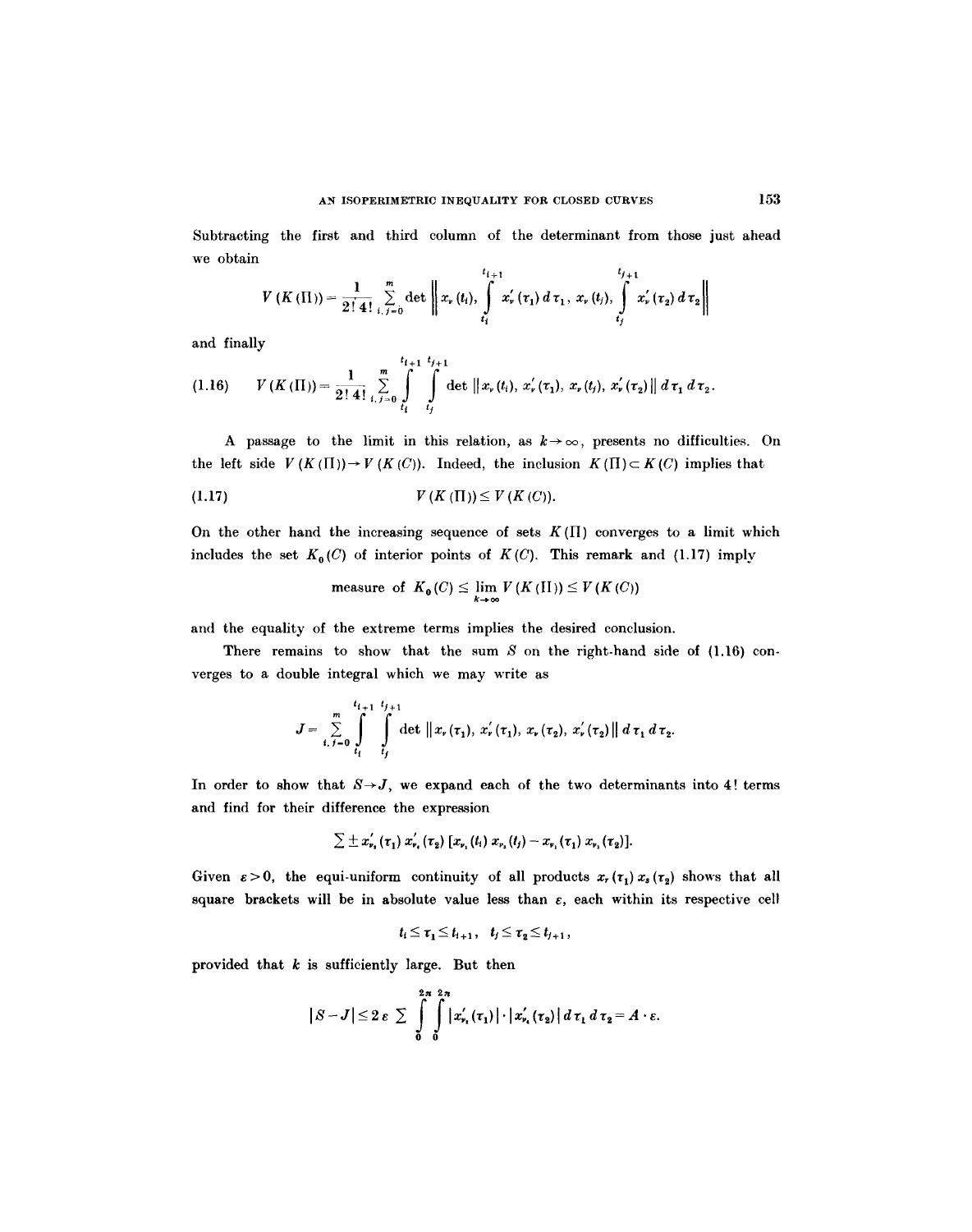This concludes a proof of Theorem 1 for  $n=2$ . The alterations necessary to deal with the general case of  $E_{2n}$  are deemed to be obvious in every respect.

**8. A proof that Theorem** II implies **the isoperimetric inequality of Theorem I.** Let the curve C, defined by (1), be positively convex on  $E_{2n}$ . Let us assume, moreover, that the parameter  $t=2\pi s/L$ , where s is the arc length along C. For these functions  $x_i(t)$  we have the inequality (4) of Theorem II which we take for granted for the moment. Both sides of (4) have a geometric meaning which we wish to derive. By (1.15), the right-hand side of (4) is equal to

$$
n^{n} n! (2 n)! V(K(C)).
$$
  

$$
\sum_{1}^{2n} x_{i}^{'2} = \left(\frac{ds}{d t}\right)^{2} = \frac{L^{2}}{4 \pi^{2}}
$$

Since

holds almost everywhere, the left-hand side of (4) equals

$$
\bigg(\int_{0}^{2\pi} \frac{L^2}{4\pi^2} dt\bigg)^n = (2\pi)^{-n} L^{2\,n}.
$$

Thus (4) reduces to the isoperimetric inequality (3) with equality only if  $C$  is similar to  $C_0$ .

# $\S$  2. Further properties of  $F(K(C))$  and reformulation of Theorem II in terms **of Fourier series**

9. An expression for  $V(K(C))$  in terms of areas of 2-dimensional projec**tions of C.** Assuming the curve C to be positively convex on  $E_{2n}$ , we have found the expression

$$
(2.1) \tV(K(C)) = \frac{1}{n! (2 n)!} \int_{0}^{2\pi} \cdots \int_{0}^{2\pi} \det ||x_{i}(t_{1}), x'_{i}(t_{1}), ..., x_{i}(t_{n}), x'_{i}(t_{n})|| dt_{1} ... dt_{n}.
$$

We now expand the determinant, by a repeated application of Laplace's rule, by second-order minors formed from the pairs of columns  $(1, 2), (3, 4), \ldots, (2n-1, 2n)$ , obtaining a sum

$$
\sum \pm \left| \frac{x_{\mu_1}(t_1)}{x_{\nu_1}(t_1)} \frac{x'_{\mu_1}(t_1)}{x'_{\nu_1}(t_1)} \right| \cdot \left| \frac{x_{\mu_1}(t_2)}{x_{\nu_1}(t_2)} \frac{x'_{\mu_1}(t_2)}{x'_{\nu_1}(t_2)} \right| \cdots \left| \frac{x_{\mu_n}(t_n)}{x_{\nu_n}(t_n)} \frac{x'_{\mu_1}(t_n)}{x'_{\nu_n}(t_n)} \right|
$$

which after integration becomes

(2.2) 
$$
2^{n} \sum \pm A(\mu_{1}, \nu_{1}) A(\mu_{2}, \nu_{2}) ... A(\mu_{n}, \nu_{n}),
$$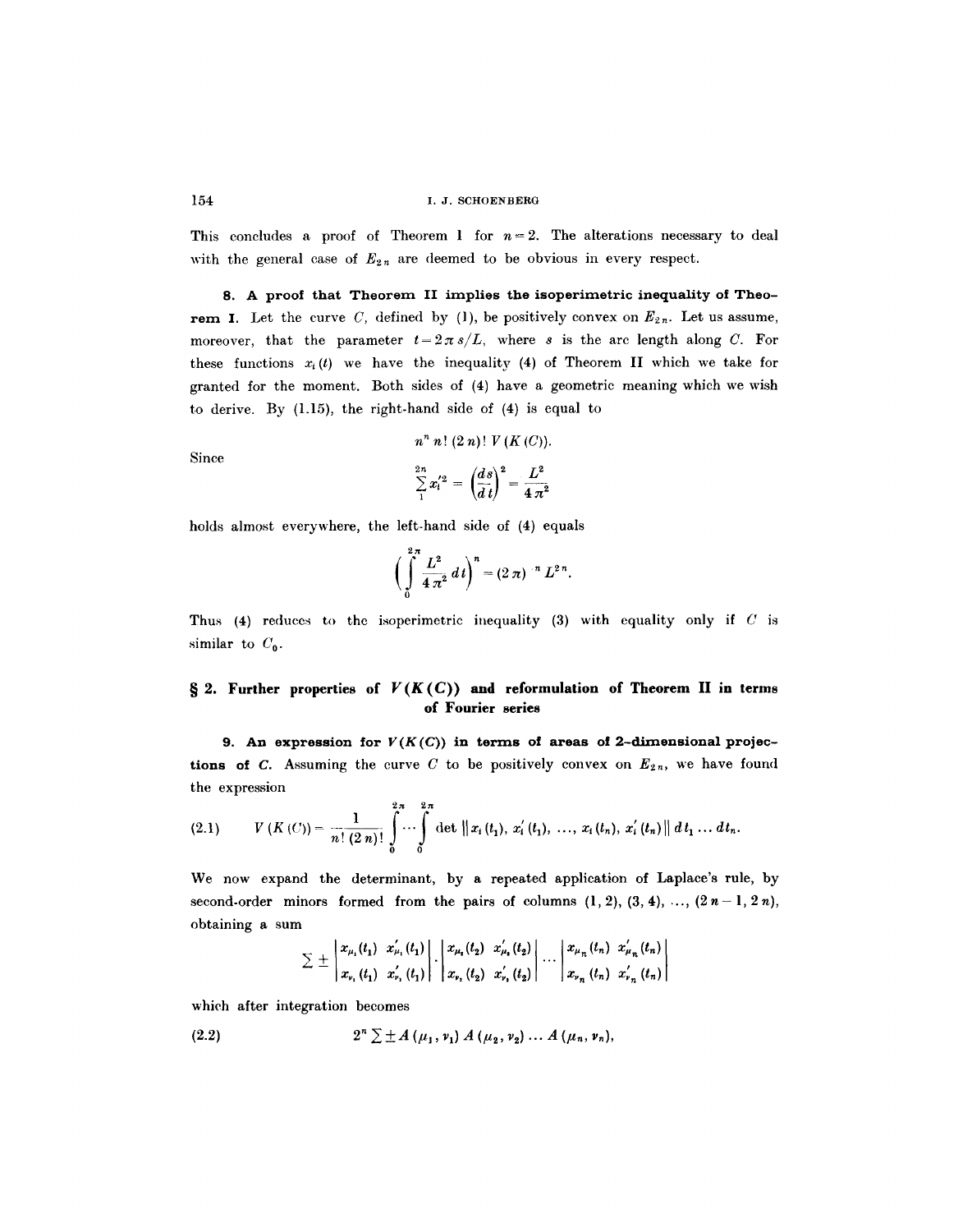where  $A(i, j)$  represents the area of the projection of C on the plane  $x_i \, 0 \, x_j$ , while

(2.3) 
$$
\mu_1, \nu_1, \mu_2, \nu_2, \ldots, \mu_n, \nu_n
$$

is an arrangement of the set of numbers 1, 2, ..., 2n into pairs such that  $\mu_i < \nu_i$ . It is clear that those arrangements (2.3) which differ only in the order of their pairs will contribute identical terms to the sum  $(2.2)$ , there being n! such. Thus  $(2.2)$  reduces to

(2.4) 
$$
2^{n} n! \sum \pm A(\mu_{1}, \nu_{1}) \ldots A(\mu_{n}, \nu_{n})
$$

where we sum only over such arrangements  $(2.3)$  in which the *n* pairs are arranged lexicographically:  $\mu_1 < \mu_2 < \cdots < \mu_n$ . The sign of each term of (2.4) is  $(-1)^I$ , where I is the number of inversions in the permutation

$$
\begin{pmatrix}\n1 & 2 & \dots & 2n-1 & 2n \\
u_1 & v_1 & \dots & u_n & v_n\n\end{pmatrix}
$$

The number of terms in (2.4) is obtained by first counting pairs indiscriminately and then dividing by  $n!$ , to throw out their order. We thus find in  $(2.4)$ 

$$
\binom{2\ n}{2}\binom{2\ n-2}{2}\cdots\binom{4}{2}\binom{2}{2}\bigg/n! = \frac{(2\ n)!}{2^n\ n!} = 1\cdot 3\cdot 5\ \ldots (2\ n-1)
$$

terms. On replacing the integral in  $(2.1)$  by its equivalent expression  $(2.4)$  we obtain the following

**Theorem 2.** If the closed curve C is positively convex on  $E_{2n}$  then

(2.5) 
$$
V(K(C)) = \frac{2^n}{(2\,n)!} \sum_{n=1}^{\infty} (-1)^n A(\mu_1, \nu_1) A(\mu_2, \nu_2) \ldots A(\mu_n, \nu_n),
$$

where  $A(i, j)$  denotes the area of the projection of C on the plane  $x_i \, 0 \, x_j$ , while the *summation runs over all*  $1 \cdot 3 \cdot 5 ... (2n-1)$  *permutations*  $\mu_1, \nu_1, \mu_2, \nu_2, ..., \mu_n, \nu_n$ , of *the numbers* 1, 2, ..., 2 n, such that  $\mu_1 < \nu_1$  and  $\mu_1 < \mu_2 < \cdots < \mu_n$ . Finally the exponent I is the number of inversions in the corresponding permutation.

**Examples.** 1. For  $n=2$ ,  $(2.5)$  becomes

$$
V(K(C)) = \frac{1}{6} \{A(1, 2) A(3, 4) - A(1, 3) A(2, 4) + A(1, 4) A(2, 3)\}.
$$

2. Let us evaluate  $V(K(C_0))$  for the curve  $C_0$  defined by the equations (2) of our Introduction. For this case we find on inspection that

$$
A(\mu, \nu) = \int_{0}^{2\pi} x_{\mu}(t) x_{\nu}'(t) dt = 0, \qquad (\mu < \nu),
$$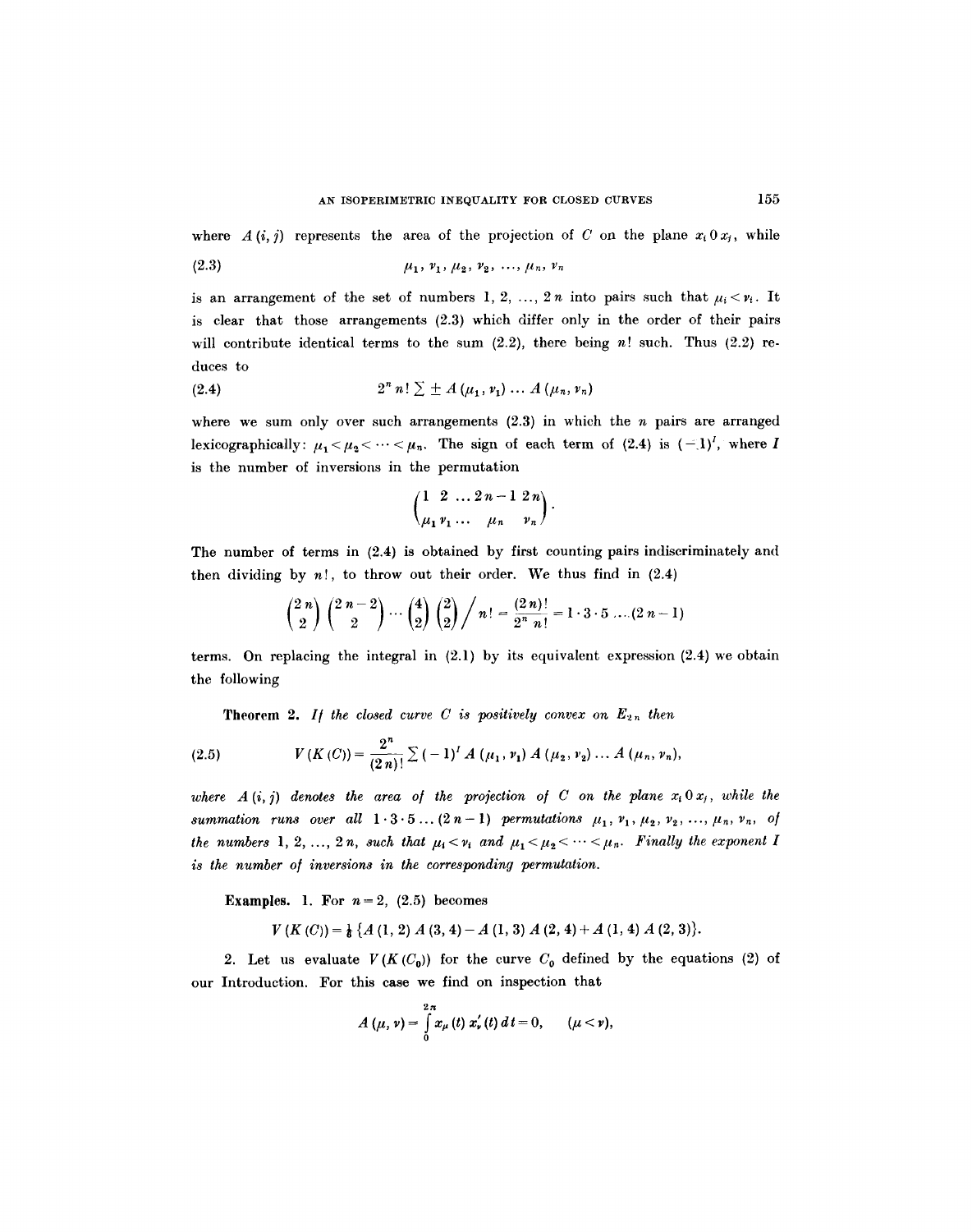unless  $\mu$  is odd and  $\nu = \mu + 1$ , when

$$
A(1, 2) = \pi, A(3, 4) = \frac{\pi}{2}, \ldots, A(2n-1, 2n) = \frac{\pi}{n}.
$$

The sum (2.5) reduces now to one term only

$$
V(K(C_0)) = \frac{2^n}{(2 n)!} A(1,2) A(3,4) ... A(2 n-1, 2 n) = \frac{2^n \pi^n}{n! (2 n)!}.
$$

Also the length of  $C_0$  is easily found from (2):

$$
L=\int\limits_{0}^{2\pi}\sqrt{2\,x_{i}^{'2}}\,d\,t=2\,\pi\,\sqrt{n}\,.
$$

These values are seen to verify the isoperimetric relation (3) with the equality sign holding.

**10. Reformulation of Theorem** II in **terms of Fourier series. We** return to Theorem II of the Introduction and expand  $x_i(t)$  in its Fourier series

(2.6) 
$$
x_i(t) \sim \sum_{\nu=1}^{\infty} \left( a_{i\nu} \frac{\cos \nu t}{\nu} + b_{i\nu} \frac{\sin \nu t}{\nu} \right),
$$

where we assume the constant term to vanish without loss of generality. But then

(2.7) 
$$
x'_{i}(t) \sim \sum_{\nu=1}^{\infty} (-a_{i\nu} \sin \nu t + b_{i\nu} \cos \nu t),
$$

and Parseval's relation gives

$$
\int_{0}^{2\pi} x_{i}^{'2} dt = \pi \sum_{\nu=1}^{\infty} (a_{i\nu}^{2} + b_{i\nu}^{2}),
$$

whence

(2.8) 
$$
\int_{0}^{2\pi} \left(\sum_{1}^{2n} x_{i}^{'2}\right) dt = \pi \sum_{i=1}^{2n} \sum_{\nu=1}^{\infty} (a_{i\nu}^{2} + b_{i\nu}^{2}).
$$

We also wish to express the right-hand side of (4) in terms of the Fourier coefficients  $a_{i\nu}$ ,  $b_{i\nu}$ . This can be done in two ways leading to formally different but necessarily equivalent expressions.

A. We wish to show that the integral

(2.9) 
$$
J = \int_{0}^{2\pi} \cdots \int_{0}^{2\pi} \det \left\| x_{i}(t_{1}), x'_{i}(t_{1}), \ldots, x_{i}(t_{n}), x'_{i}(t_{n}) \right\| dt_{1} \ldots dt_{n}
$$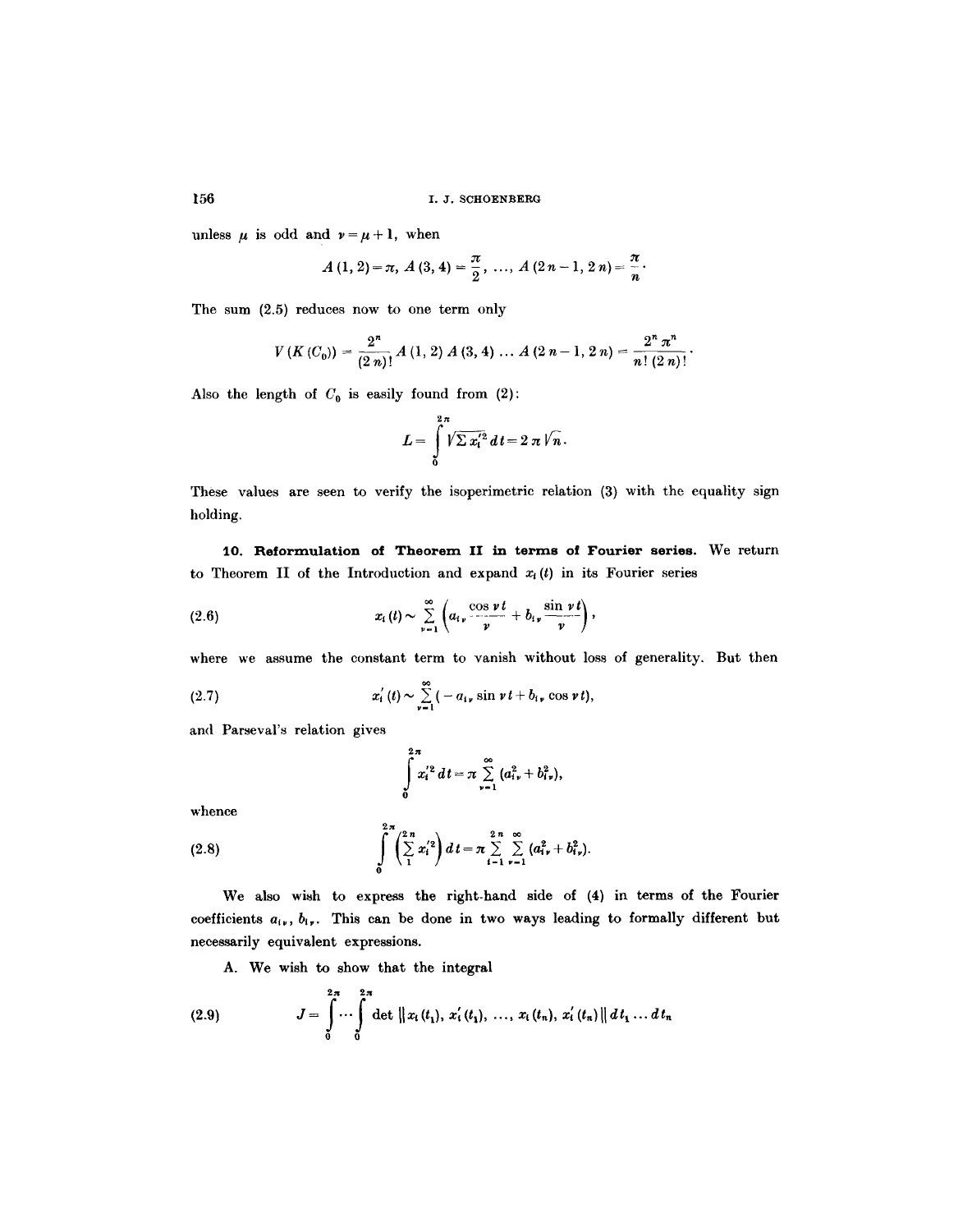may be expressed as

(2.10) 
$$
J = (2 \pi)^n n! \sum_{j_1 < \cdots < j_n} \frac{1}{j_1 j_2 \cdots j_n} D(j_1, j_2, \ldots, j_n),
$$

where

$$
(2.11) \t\t D (j_1, j_2, ..., j_n) = \det ||a_{ij_1}, b_{ij_1}, a_{ij_2}, b_{ij_2}, ..., a_{ij_n}, b_{ij_n}||.
$$

Formally, there is no difficulty whatsoever. Indeed, if we introduce the expansions (2.6) and (2.7) into (2.9), writing the determinant as a sum of determinants obtained from the individual terms of the Fourier series, on using the orthogonality properties of the trigonometric system we find the expansion (2.10). A proof of the validity of  $(2.10)$ , which includes a proof of the absolute convergence of the n-fold series  $(2.10)$ , follows from the following remark: The integral  $J$  is essentially the constant term of the n-fold Fourier expansion of the determinant under the integral sign. As we operate throughout within the class  $L_2$ , we will *actually* obtain that constant term by introducing formally the Fourier expansion of each element and gathering all terms which contribute to it. This, however, is precisely what was done above.

In terms of the quantities S and  $\Phi$ , defined by (7) and (8), and using (2.8) and (2.10), the inequality (4) becomes

$$
\pi^n S^n \geq (2 \pi n)^n n! \phi,
$$

which is equivalent to (9). The equivalence of the Theorems II and III is now apparent if we refer to the Riesz-Fischer theorem.

B. An alternative expression for  $J$ , or equivalently for

$$
\varPhi = \frac{1}{(2\,\pi)^n\,n!}\,J,
$$

may now be derived by observing the following: In Theorem 2 we have expressed  $V(K(C))$  in terms of the  $A(i, j)$  by the formula (2.5). It is clear that this result amounts to a similar expression for the integral J without any reference to curves convex on  $E_{2n}$ . In fact, by (2.1) and (2.5) we find

$$
J=2^{n} n! \sum_{n=1}^{\infty} (-1)^{n} A(\mu_{1}, \nu_{1}) \ldots A(\mu_{n}, \nu_{n}),
$$

while Parseval's relation gives

$$
A(i, j) = \int_{0}^{2\pi} x_i x'_j dt = \pi \sum_{k=1}^{\infty} \frac{1}{k} (a_{ik} b_{jk} - a_{jk} b_{ik}).
$$

Introducing now the new expressions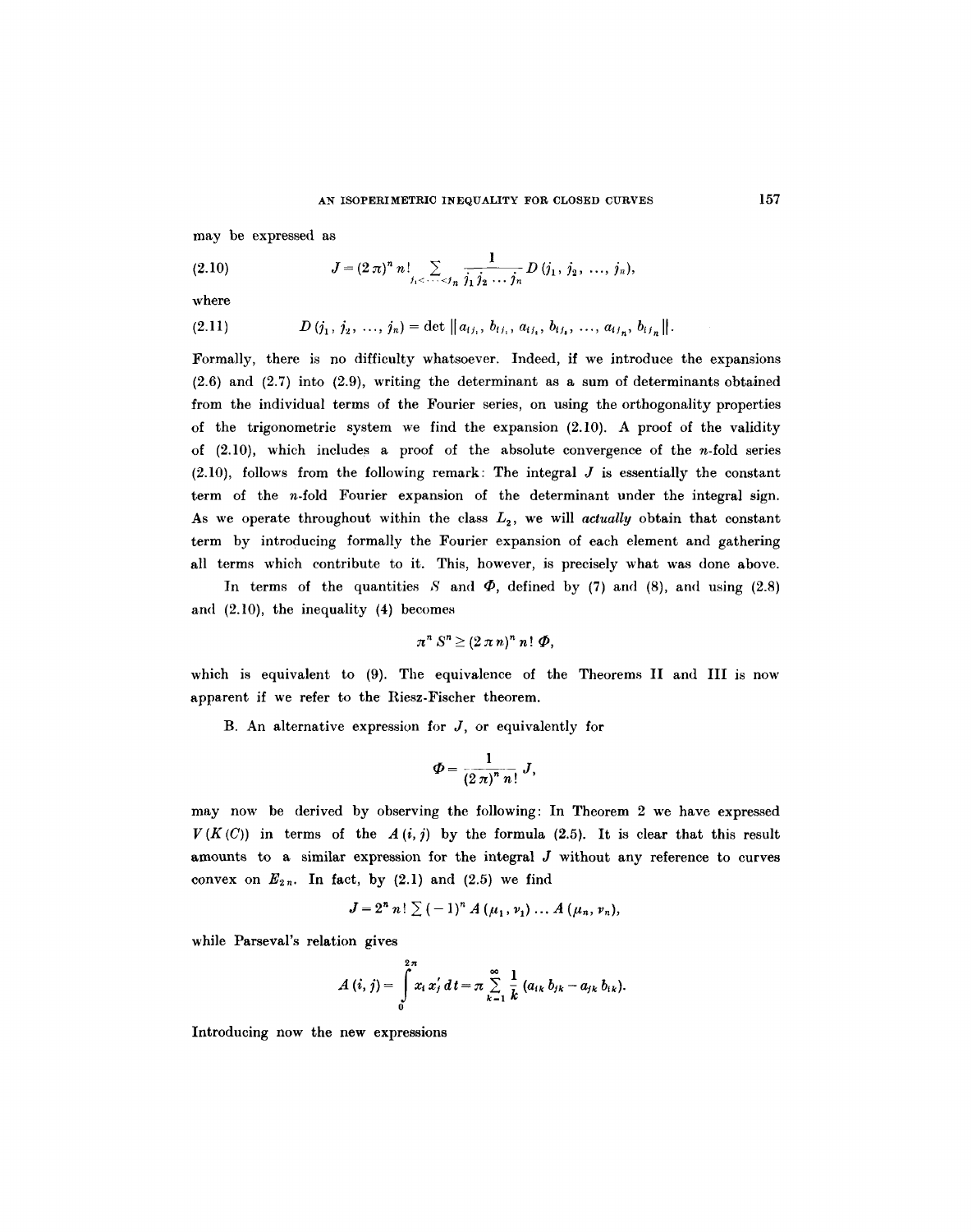(2.12) 
$$
(i, j) = \sum_{k=1}^{\infty} \frac{1}{k} (a_{ik} b_{jk} - a_{jk} b_{ik}),
$$

we find, on combining the last four relations, the desired expression

(2.13) 
$$
\Phi = \sum (-1)^l (\mu_1, \nu_1) (\mu_2, \nu_2) \dots (\mu_n, \nu_n),
$$

which will be found useful in the next section.

# **w 3. A proof of Theorem III**

11. A first special case of Theorem III. Let us first establish the following Lemma 6. *Let* 

$$
(3.1) \t\t D = \det ||c_{ij}||
$$

*be a real determinant o/ order m. Then* 

(3.2) 
$$
\left(\sum_{i,j=1}^{m} c_{ij}^{2}\right)^{m} \geq m^{m} D^{2},
$$

with the equality sign if and only if the elements of D are proportional to the elements  $of$  an orthogonal matrix.

Proof. By Hadamard's inequality<sup>11</sup> we have

(3.3) 
$$
D^2 \leq \left(\sum_j c_{1j}^1\right) \left(\sum_j c_{2j}^2\right) \cdots \left(\sum_j c_{mj}^2\right).
$$

By the inequality between the arithmetic and geometric mean we have

$$
(3.4) \qquad \left(\sum_{j} c_{1j}^{2}\right)\cdots\left(\sum_{j} c_{mj}^{2}\right)\leq\left(\frac{1}{m}\sum_{i,j} c_{ij}^{2}\right)^{m}.
$$

Notice that (3.3) and (3.4) imply (3.2). Moreover, equality in (3.2) implies the equality signs in both (3.3) and (3.4). Equality in (3.3) shows that the rows of  $D$  are orthogonal to each other and the equality in (3.4) requires that

$$
\sum_j c_{1j}^2 = \sum_j c_{2j}^2 = \cdots = \sum_j c_{mj}^2,
$$

which concludes a proof of Lemma 6.

The special case of Theorem III which we have in mind is the case when all columns of the matrix  $M$  vanish except the first  $2n$  columns. The inequality (9) reduces then to

<sup>11</sup> See [6].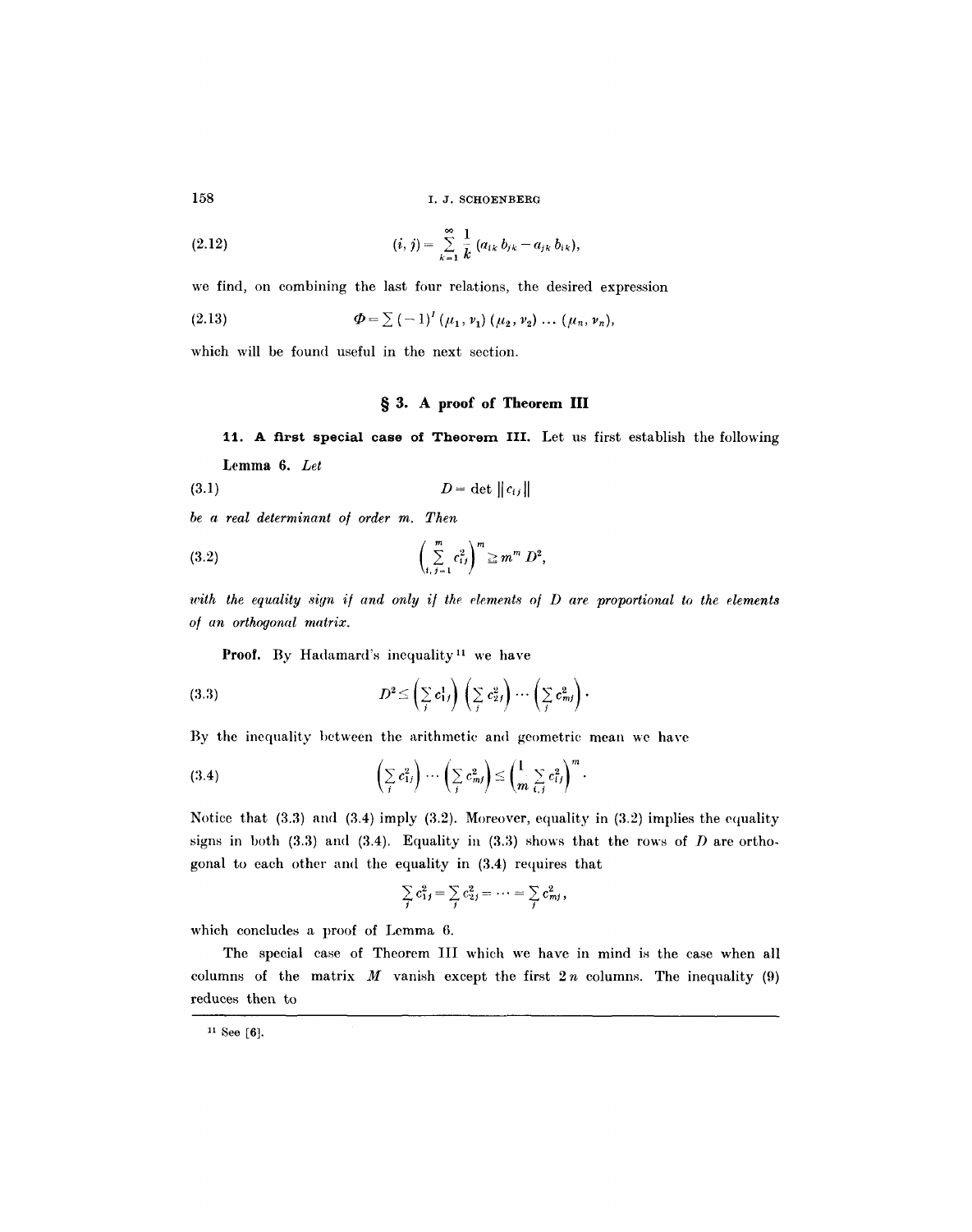(3.5) 
$$
\left\{\sum_{i=1}^{2n} \sum_{\nu=1}^{n} (a_{i\nu}^2 + b_{i\nu}^2)\right\}^n \geq (2 n)^n D(1, 2, ..., n).
$$

However, this inequality is implied by (3.2) for  $m=2n$  and  $||c_{ij}|| = M$ . Moreover, the equality sign in  $(3.5)$  does not only imply, by Lemma 6, that the elements of  $M$  are proportional to those of an orthogonal matrix, but even that they are *positively* proportional to a *right-orthogonal matrix*. This establishes Theorem III in this special case.

# 12. **An algebraic** lernma. Let

(3.6) 
$$
\Sigma = || \sigma_{ij} ||_{i,j=1,\ldots,2n}
$$

be a real skew-symmetric matrix, which means that  $\Sigma' = - \Sigma$ . We first establish the following identity in  $x$ :

(3.7) 
$$
\begin{vmatrix} -xI & \Sigma \\ \Sigma' & -xI \end{vmatrix} = (P_n(x^2))^2,
$$

where  $P_n(z)$  is a real polynomial of degree n.

Proof. By matrix multiplication we find

$$
\left\| \begin{array}{cc} I & 0 \\ \Sigma' & xI \end{array} \right\| \cdot \left\| \begin{array}{cc} -xI & \Sigma \\ \Sigma' & -xI \end{array} \right\| = \left\| \begin{array}{cc} -xI & \Sigma \\ 0 & \Sigma'\Sigma - x^2I \end{array} \right|
$$

and passing to determinants we have

$$
x^{2n}\begin{vmatrix}-xI & \Sigma \\ \Sigma' & -xI\end{vmatrix} = (-x)^{2n}|\Sigma'\Sigma - x^2I|,
$$

whence the identity in  $x$ 

(3.8) 
$$
\begin{vmatrix} -xI & \Sigma \\ \Sigma' & -xI \end{vmatrix} = \left| \Sigma' \Sigma - x^2 I \right|.
$$

The right-hand side of this identity may now be factored. Indeed, by the skewsymmetry of  $\Sigma$  we have

$$
(\Sigma'-x I) (\Sigma-x I) = \Sigma' \Sigma - x (\Sigma + \Sigma') + x^2 I = \Sigma \Sigma' + x^2 I,
$$

whence

**(3.9)**   $|\Sigma'\Sigma + x^2I| = |\Sigma - xI|^2.$ 

On the other hand

$$
|\phi\left(x\right)\equiv\left|\,\Sigma-x\,I\,\right|
$$

11 -- 533807. *Acta mathe~tiea.* 91. Imprim6 lo 27 oetobre 1954.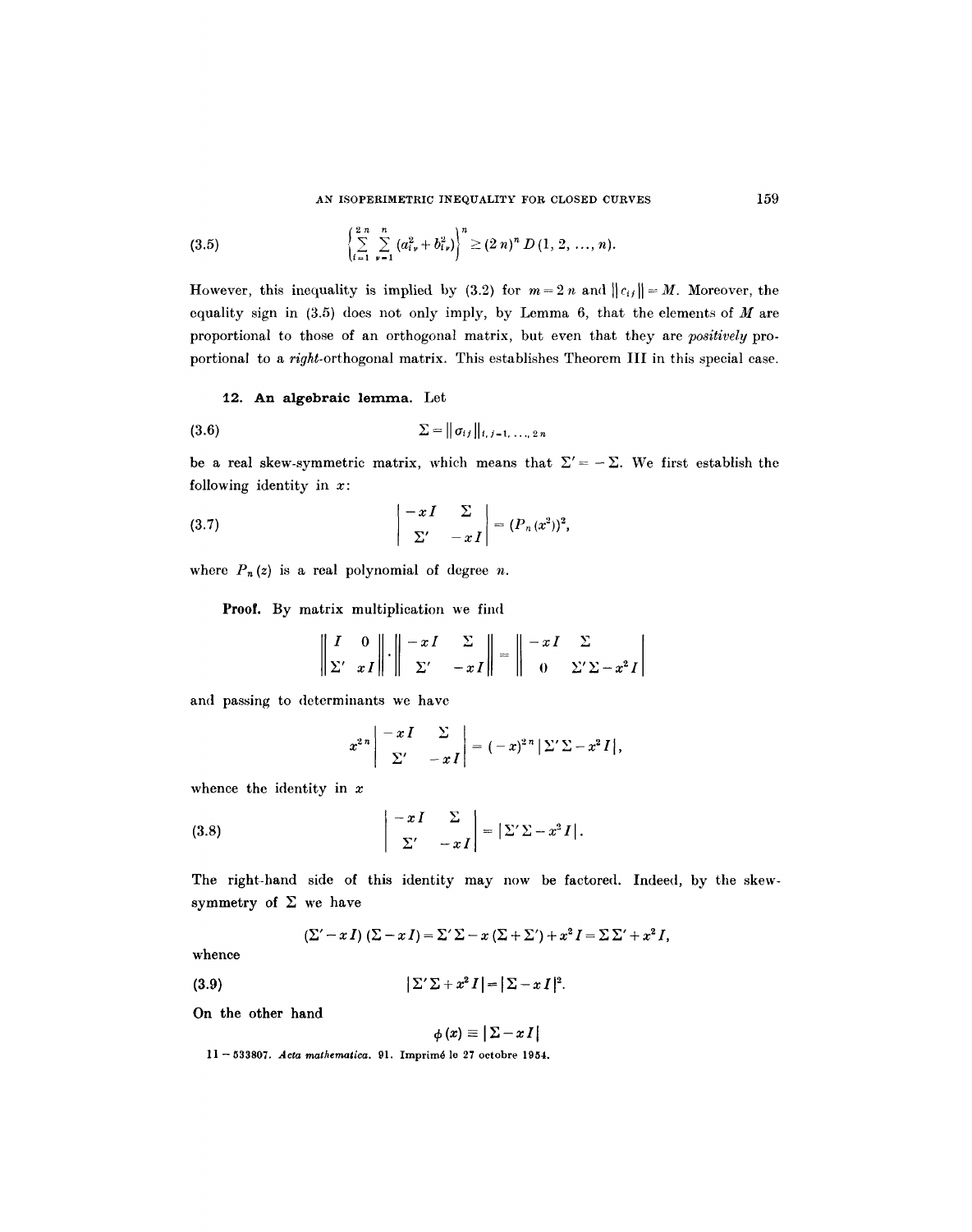is an even polynomial in *x,* because

$$
\phi(-x) = |\sum + x I| = |- \sum - x I| = |\sum' - x I| = |\sum - x I| = \phi(x).
$$

Thus

$$
|\Sigma-x I|=P_n(-x^2),
$$

and by (3.9) we have

$$
\left|\sum'\sum+x^2 I\right|=(P_n\left(-x^2\right))^2.
$$

Replacing  $x^2$  by  $-x^2$  we now obtain, via (3.8), the identity (3.7) which we wished to establish.

We may now state our

**Lemma 7.** If  $\Sigma$  is a real skew-symmetric matrix of order  $2n$ , then the symmetric *matrix* 

$$
(3.10) \t\t\t\t\t\tQ = \begin{Vmatrix} 0 & \Sigma \\ \Sigma' & 0 \end{Vmatrix},
$$

*o/ order 4n, has at most n distinct and positive characteristic values.* 

Indeed, the identity (3.7) gives precise information on the characteristic values of the matrix  $(3.10)$ . It shows that they are all of multiplicity 2 and in pairs symmetric with respect to the origin, from which the conclusion of Lemma 7 follows.

**13. A second special case of Theorem III: The matrix M has only a**  finite number of non-zero columns. We assume throughout this Article 13 that

$$
a_{ij} = b_{ij} = 0
$$
,  $(i = 1, ..., 2n; j = m + 1, m + 2, ...),$ 

where  $m$  is a fixed number  $>n$ . Let us normalize the problem by requiring that

(3.11) 
$$
S \equiv \sum_{\nu=1}^{m} \sum_{i=1}^{2n} (a_{i\nu}^2 + b_{i\nu}^2) = 2 n.
$$

We are to show, then, that

$$
\Phi \leq \frac{1}{n!},
$$

with equality only under conditions as stated in Theorem III. This will be shown by maximizing the function  $\Phi = \Phi(a_t, b_t)$  subject to the relation (3.11), a procedure which requires the first partial derivatives of the function  $\Phi$ . These derivatives are obtained as follows:

Let us denote by  $\sigma_{ij}(i < j)$  the sum of those terms of the expression (2.13) which contain  $(i, j)$  as one of their *n* factors, *with that factor*  $(\mu_s, \nu_s) = (i, j)$  removed. Let i be fixed  $(1, ..., 2n)$ . On replacing the removed factors,  $(2.13)$  may now be written as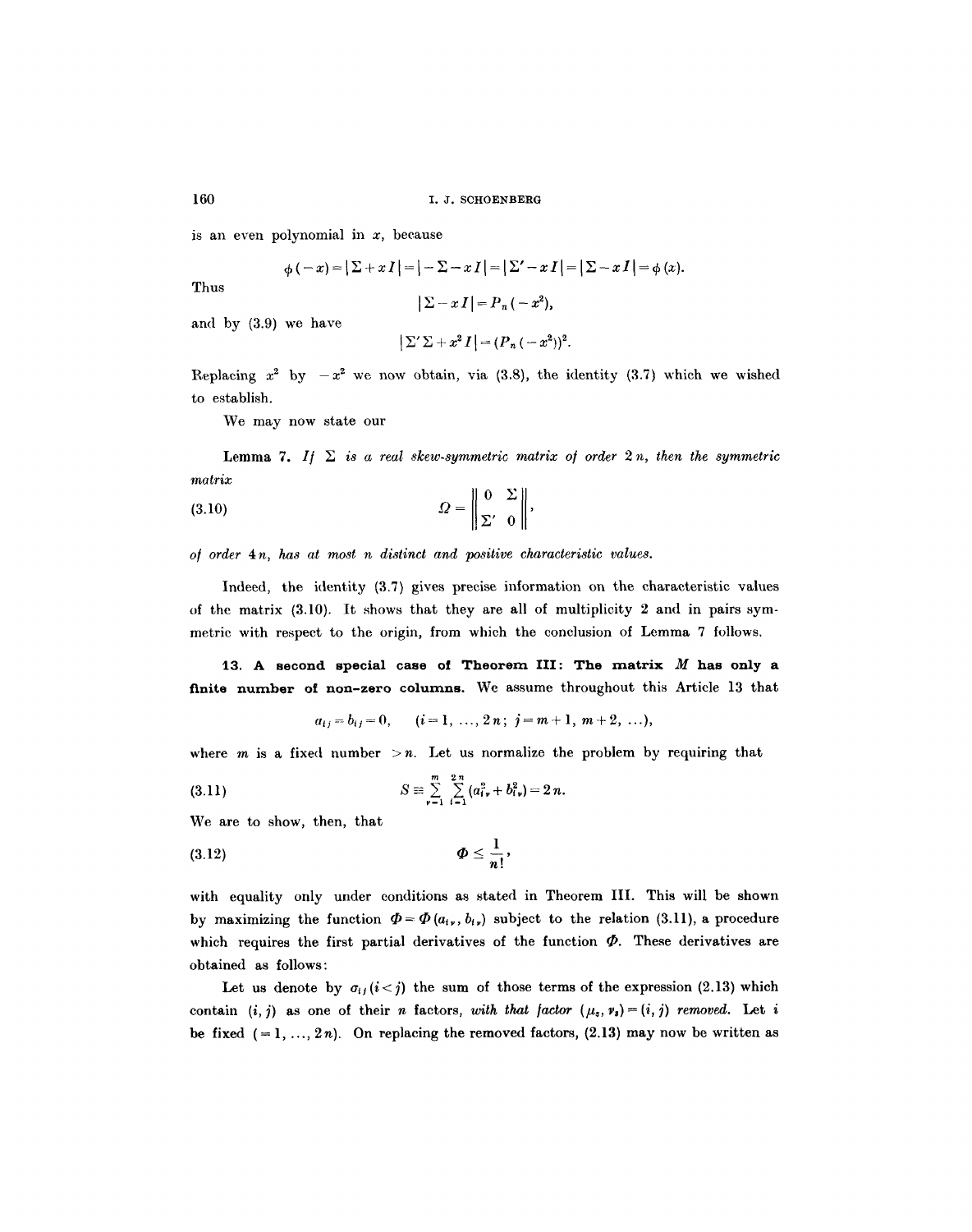(3.13) 
$$
\Phi = \sum_{j=1}^{i-1} (j, i) \sigma_{j,i} + \sum_{j=i+1}^{2n} (i, j) \sigma_{ij}.
$$

Indeed, this way of writing  $\Phi$  represents a classification of the original terms of the sum (2.13) where all terms having  $(i, i)$  as a factor  $(i < i)$  form the class  $(i, i) \sigma_{ii}$ , and all terms having  $(i, j)$  as a factor  $(i < j)$  form the class  $(i, j)\sigma_{ij}$ . Thus in the case when  $n=2$ 

$$
\Phi = (1,2) (3,4) - (1,3) (2,4) + (1,4) (2,3);
$$

if  $i=3$ , the classification (3.13) amounts to writing

$$
\Phi = (1,3) \sigma_{13} + (2,3) \sigma_{23} + (3,4) \sigma_{34}
$$

where

$$
\sigma_{13} = -(2, 4), \quad \sigma_{23} = (1, 4), \quad \sigma_{34} = (1, 2).
$$

We may also write (3.13) as

$$
\Phi = \sum_{j=1}^{i-1} (i, j) (-\sigma_{j i}) + \sum_{j=i+1}^{2n} (i, j) \sigma_{i j}.
$$

If we extend the meaning of the symbol  $\sigma_{ij}$  by agreeing that it be skew-symmetric in its subscripts, we may write the last relation as

(3.14) 
$$
\Phi = \sum_{j=1}^{2n} (i, j) \sigma_{ij}, \qquad (i = 1, ..., 2n).
$$

However,

(3.15) 
$$
(i, j) = \sum_{k=1}^{m} \frac{1}{k} (a_{ik} b_{jk} - a_{jk} b_{ik}),
$$

and  $\sigma_{ij}$  is independent (for all j) of the variables  $a_{ik}$ ,  $b_{ik}$  ( $k = 1, ..., m$ ), by its construction. From the last two relations we obtain the partial derivatives

$$
\frac{\partial \Phi}{\partial a_{ik}} = \sum_{j=1}^{2n} \sigma_{ij} \frac{1}{k} b_{jk}, \quad \frac{\partial \Phi}{\partial b_{ik}} = - \sum_{j=1}^{2n} \sigma_{ij} \frac{1}{k} a_{jk}.
$$

Let us now assume that the elements of the matrix  $M$  are such as to make  $\Phi$ assume its absolutely maximal value subject to the condition (3.11), or  $S^n = (2n)^n$ . The Lagrange multiplier rule assures us of the existence of two constants  $\mu$  and  $\lambda$ , not both vanishing, such that all first partial derivatives of the function

$$
G\equiv\mu\,\boldsymbol{\Phi}-\boldsymbol{\lambda}\,S^r
$$

vanish.<sup>12</sup> We therefore have the  $4nm$  equations

<sup>&</sup>lt;sup>12</sup> See CARATHÉODORY's book [3] for the formulation of the multiplier rule in the form needed here.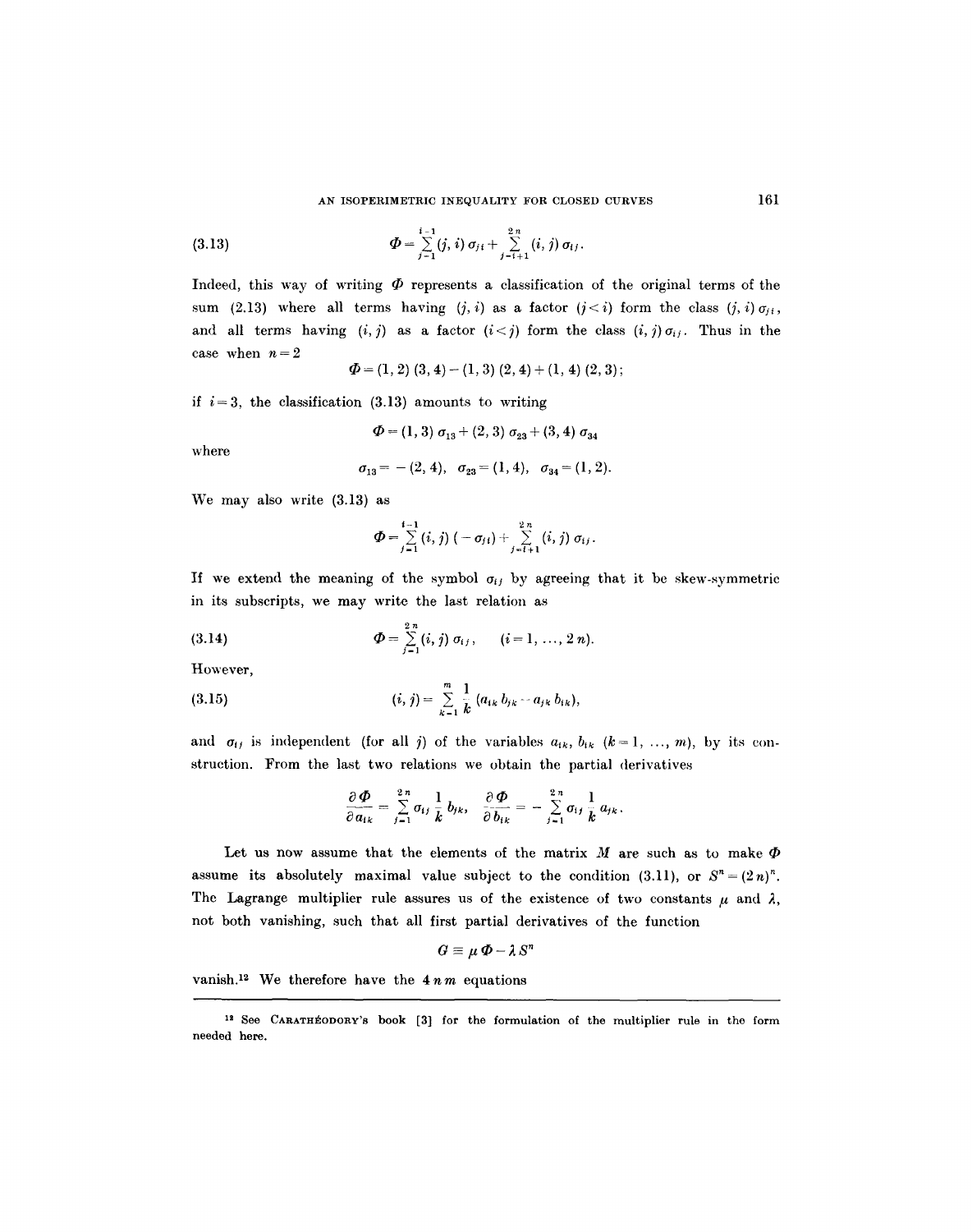(3.16)  

$$
k \frac{\partial G}{\partial a_{ik}} \equiv \mu \sum_j \sigma_{ij} b_{jk} - 2 n \lambda k S^{n-1} a_{ik} = 0,
$$

$$
k \frac{\partial G}{\partial b_{ik}} \equiv - \mu \sum_j \sigma_{ij} a_{jk} - 2 n \lambda k S^{n-1} b_{ik} = 0,
$$

$$
(i = 1, ..., 2 n; k = 1, ..., m).
$$

If we multiply these equations by  $a_{ik}/k$  and  $b_{ik}/k$ , respectively, and add them all together, we obtain, in view of  $(3.15)$  and  $(3.14)$ :

$$
0 = \mu \sum_{i,j} \sigma_{ij} (i,j) - 2 n \lambda S^n = 2 n \mu \Phi - 2 n \lambda S^n
$$

(3.17)  $\mu \Phi = \lambda S^n$ .

However, the maximal value  $\Phi$  is clearly positive (because  $m > n$ ) and so is  $S = 2 n$ . We conclude that both constants  $\mu$ ,  $\lambda$  are non-vanishing and we may therefore assume that  $\mu = 1$  and hence that  $\lambda$  *is positive.* 

The equations (3.16), with  $\mu = 1$ , may be interpreted as follows: In terms of the matrices  $\ddot{\phantom{a}}$ 

(3.18) 
$$
\Sigma = || \sigma_{ij} ||_{1,2\pi}, \quad \Omega = \left\| \begin{array}{cc} 0 & \Sigma \\ \Sigma' & 0 \end{array} \right\|,
$$

and the column vectors

$$
(3.19) \t v_k = (a_{1k}, \ldots, a_{2n, k}, b_{1k}, \ldots, b_{2n, k}), \t (k = 1, \ldots, m),
$$

the  $4nm$  equations (3.16) may be written as  $m$  matrix relations

(3.20) 
$$
Q v_k = (2 n)^n k \lambda v_k, \quad (k = 1, ..., m).
$$

We have therefore reached the following conclusion: If the elements of M maxi*mize*  $\Phi$  *subject to the condition (3.11), then there exists a positive constant*  $\lambda$  *satisfying the relations* (3.20).

These relations show that if  $v_k = 0$ , then  $(2n)^n k \lambda$  is a characteristic value of the matrix  $Q$ . By Lemma 7 we know that  $Q$  can have at most n distinct positive characteristic values. We conclude that at most  $n$  among the vectors  $(3.19)$  are nonvanishing. Let these be among the *n* vectors  $v_{j_1}, \ldots, v_{j_n}$   $(1 \le j_1 < \cdots < j_n \le m)$ . But then, the expansion (8) reduces to a single term:

$$
\Phi = \frac{1}{j_1 \cdots j_n} D(i_1, \ldots, i_n).
$$

Since  $\Phi > 0$ , we conclude that none of the vectors  $v_{i_1}, \ldots, v_{i_n}$  vanishes.

or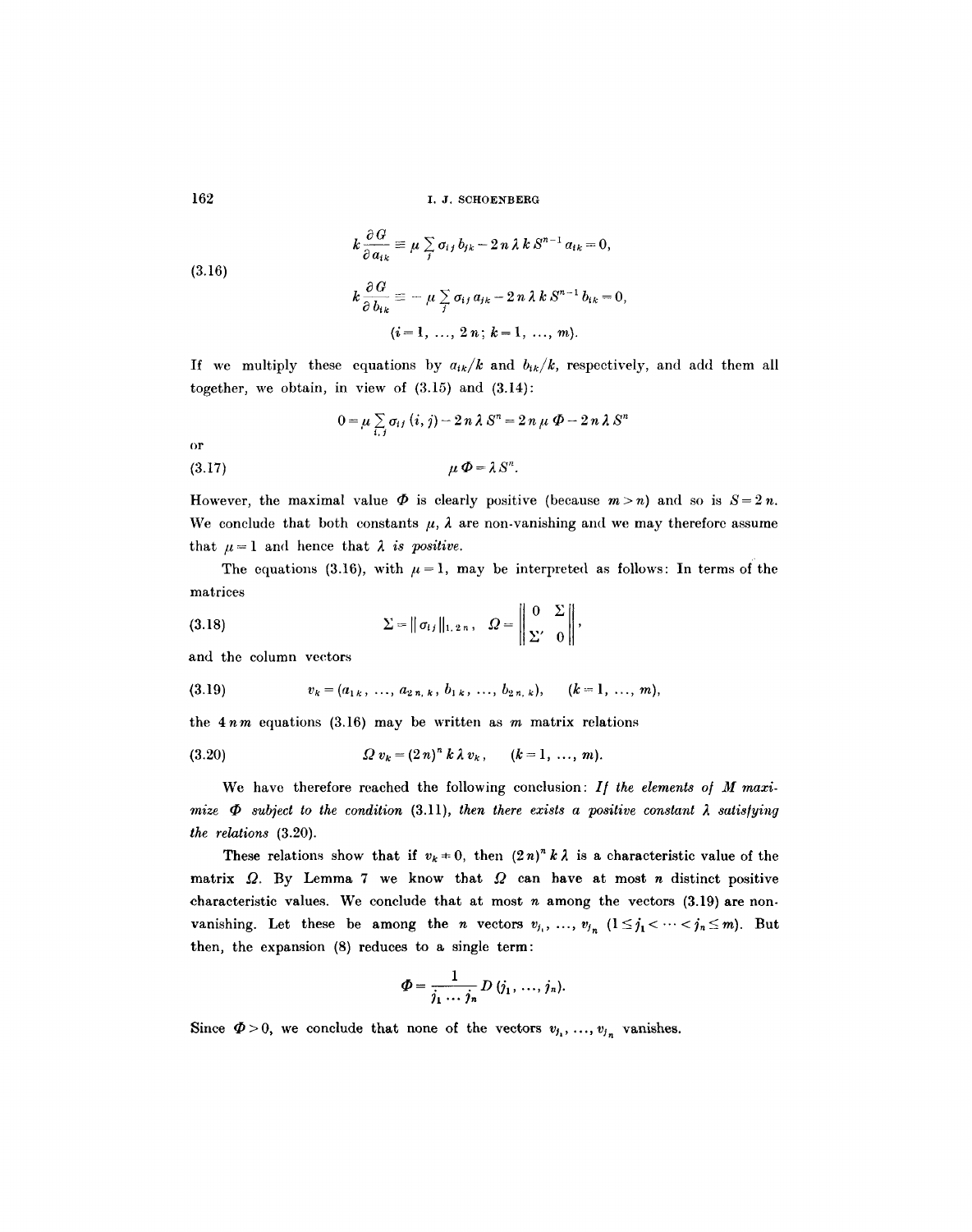Now the solution of our problem is clear: 1. If  $j_1 = 1, ..., j_n = n$ , then our problem has already been solved (Article 11). 2. If  $j_n > n$ , then by the inequality (3.5) applied to  $D(j_1, ..., j_n)$  we find

$$
n! \ \Phi = \frac{n!}{j_1 \cdots j_n} D\left( j_1, \ldots, j_n \right) < D\left( j_1, \ldots, j_n \right) \leq \frac{S^n}{(2\ n)^n} = 1
$$

whence  $\Phi < 1/n!$ , in contradiction to the fact that the maximal value of  $\Phi$  should be at least  $1/n!$ , by the result in the special case discussed in Article 11. This completes a proof of Theorem III for a "finite" matrix  $M$ , or if we wish, a proof of Theorem II for the case when the  $x_i(t)$  are trigonometric polynomials.

14. Completing a proof of Theorem III. Let us now drop the assumption of a finite matrix  $M$ . Let again

$$
(3.21) \t\t S=2 n
$$

hold and let us show that

$$
(3.22) \t\t\t Sn \ge (2 n)n n! \ \Phi
$$

always holds, with the equality sign only as stated in Theorem III.

*1. We can never have the reverse inequality* 

 $S<sup>n</sup> < (2 n)<sup>n</sup> n! \Phi$ .

Indeed, if this inequality were correct, let us truncate the matrix  $M$  by replacing all columns beyond the  $2m$ th one by zero columns. For m sufficiently large, the reverse inequality would still hold, in contradiction with the finite case already settled.

*2. We can have the equality sign in* {3.22) *only in the case described by Theorem III.*  Imleed, let us assume that

$$
S^n=(2 n)^n n!\ \Phi.
$$

We may clearly assume  $M$  to have infinitely many non-zero columns. We now proceed as follows: Let m be a fixed number  $> 2n$  and let us "unfreeze" the first  $2m$ columns of the matrix M in such a way that  $(3.21)$  is preserved. To these  $4mn$ variables we apply the multiplier rule as above, there being no difference from the previous case except that the finite sums (3.15) now become infinite series. Everything is the same as in Article 13, with the exception of the relation (3.17) which now becomes

$$
\mu \Phi_m = \lambda S^{n-1} S_m,
$$

where